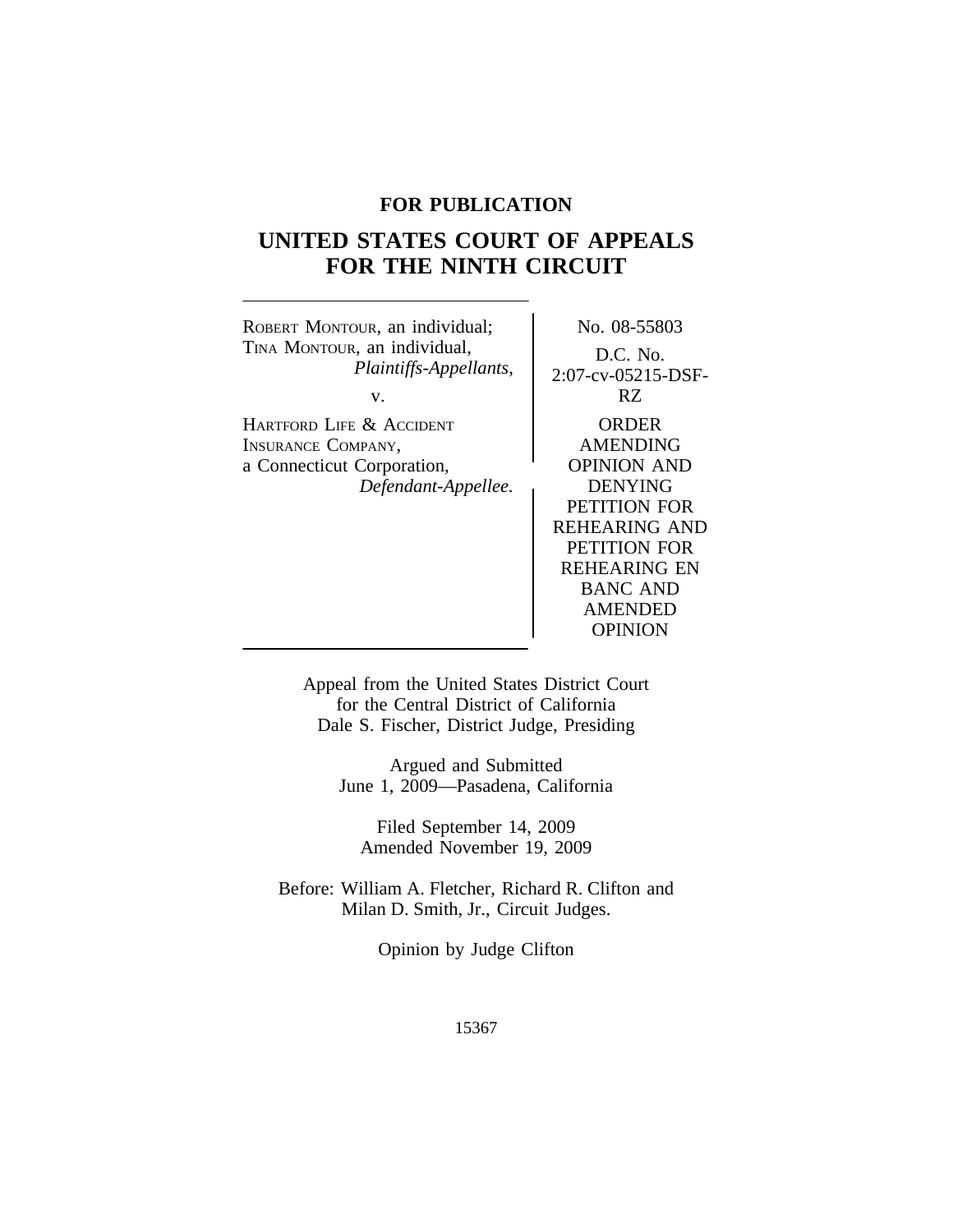# **COUNSEL**

Bradley P. Knypstra, Knypstra & Associates, Irvine, California, for the plaintiffs-appellants.

Bruce D. Celebrezze, Dennis G. Rolstad (argued) and Erin A. Cornell, Sedgwick, Detert, Moran & Arnold LLP, San Francisco, California, for the defendant-appellee.

### **ORDER**

The opinion in this case, filed September 14, 2009, is amended by revising the first sentence of the paragraph that starts at the bottom of page 13360 of the slip opinion and extends onto page 13361. The sentence previously started: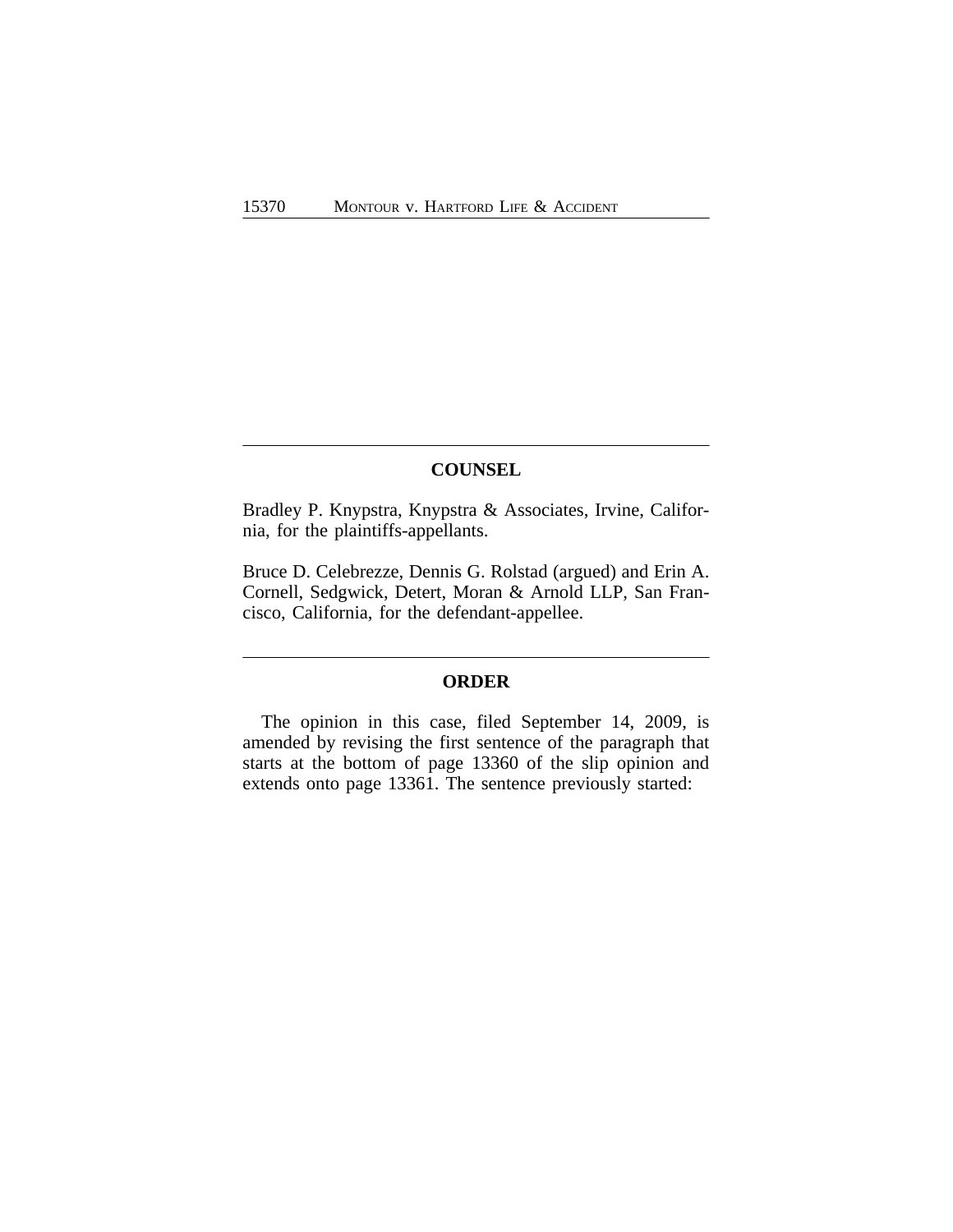In clarifying the standard of review, *Abatie* also abrogated a line of cases, including *Jordan v. Northrop Grumman Corporation Welfare Benefit Plan*, 370 F.3d 869 (9th Cir. 2004), and *Bendixen v. Standard Insurance Company*, 185 F.3d 939 (9th Cir. 1999), that had directed reviewing courts . . . .

That sentence is amended as follows:

In clarifying the standard of review, *Abatie* abrogated a line of cases, including *Jordan v. Northrop Grumman Corporation Welfare Benefit Plan*, 370 F.3d 869 (9th Cir. 2004), and *Bendixen v. Standard Insurance Company*, 185 F.3d 939 (9th Cir. 1999), to the extent that the cases directed reviewing courts . . . .

With this amendment, the panel has voted to deny the petition for rehearing and petition for rehearing en banc.

The full court has been advised of the petition for rehearing en banc, and no judge of the court has requested a vote on it. Fed. R. App. P. 35.

The petition for rehearing and petition for rehearing en banc, filed October 13, 2009, are DENIED. No further petitions for rehearing or for rehearing en banc may be filed.

### **OPINION**

CLIFTON, Circuit Judge:

This case presents the question of how a district court should apply the abuse of discretion standard when reviewing a decision by the administrator of an employee benefits plan governed by the Employee Retirement Income Security Act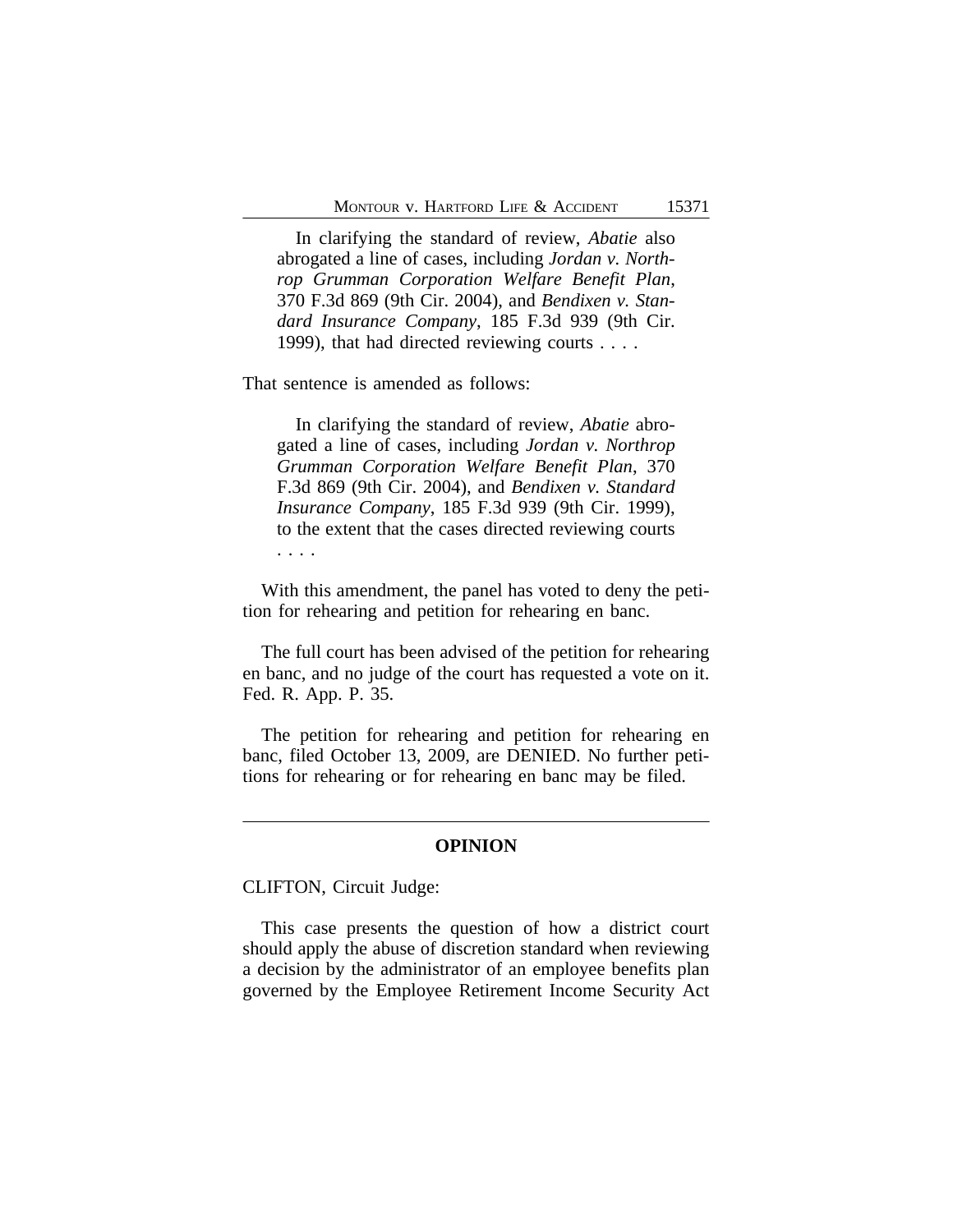of 1974 (ERISA), 88 Stat. 829, as amended, 29 U.S.C. §§ 1001-1461, when that administrator has a conflict of interest. We conclude that a reviewing court must take into account the conflict and that this necessarily entails a more complex application of the abuse of discretion standard. Specifically, a modicum of evidence in the record supporting the administrator's decision will not alone suffice in the face of such a conflict, since this more traditional application of the abuse of discretion standard allows no room for weighing the extent to which the administrator's decision may have been motivated by improper considerations.

Robert Montour appeals the district court's order granting summary judgment in favor of Hartford Life and Accident Insurance Company in his action challenging Hartford's decision to terminate his long-term disability benefits as an abuse of its discretion. We reverse and, applying the proper standard of review to the facts of this case, conclude that Hartford abused its discretion because its conflict of interest too heavily influenced its termination decision. Accordingly, we remand to the district court for an order reinstating Montour's long-term disability benefits.

### **I. Background**

As an employee of Conexant Systems, Inc. for approximately thirty-seven years, Montour participated in his employer's group long-term disability insurance plan, which is a welfare benefit plan governed by ERISA. Hartford is both the insurer and the administrator of the Plan. The Plan grants Hartford, as the administrator, discretionary authority to interpret Plan terms and to determine eligibility for benefits,**<sup>1</sup>** and

#### **Who interprets policy terms and conditions?**

**<sup>1</sup>**Specifically, the policy provides:

We [Hartford] have full discretion and authority to determine eligibility for benefits and to construe and interpret all terms and provisions of the Group Insurance Policy.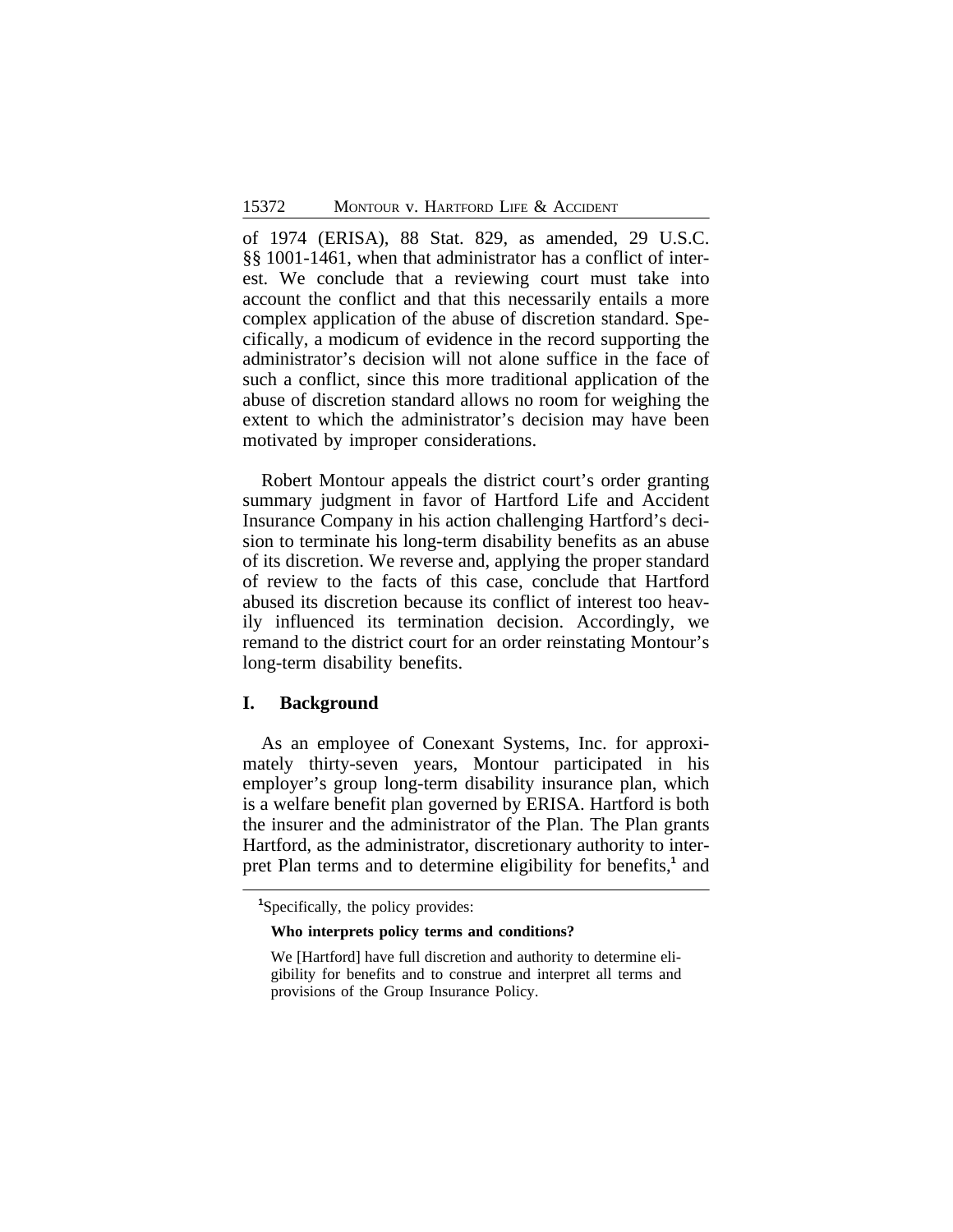it places the burden of proving both initial and ongoing disability on the claimant.

In July 2003 Montour took a medical leave of absence from his position as a telecommunications manager after developing symptoms of acute stress disorder. At the time, he was fifty-five years old. In January 2004, following a period of 180 days during which no benefits were payable under the Plan, Hartford accepted Montour's application for benefits under the Plan and began paying him disability benefits.

At the outset of his psychiatric illness, Montour consulted several times with his primary care physician, Dr. Samuel Park. In September 2003 he began regular psychotherapy sessions with a psychiatrist. His last documented psychotherapy session took place in April 2005.

Meanwhile, in June 2004 Montour consulted Dr. Kenneth Kengla, an orthopedic surgeon, about pain in his right knee and his lower back. Dr. Kengla diagnosed Montour with degenerative changes in both regions and notified Hartford in September 2004 that Montour was at that time also suffering from *physical* disability that prevented him from returning to the labor force. In October 2004 Dr. Kengla performed arthroscopic surgery on Montour's right knee. The subject of Montour's back condition did not come up again during their consultations until April 2005. Subsequently, Montour consulted Dr. Kengla about his back pain during appointments in December 2005 and May 2006.

Dr. Kengla consistently maintained to Hartford that Montour remained physically disabled and unable to work in any job as a result of his back and knee impairments. Specifically, he listed the following restrictions on Montour's physical activities: 1) "no sitting for more than 15-20 min[utes] at a time"; 2) "no prolonged walking"; 3) "no standing greater than 15 min[utes] at a time"; 4) "no lifting or carrying greater than 10 [pounds;]" 4) "no work at or above shoulder level";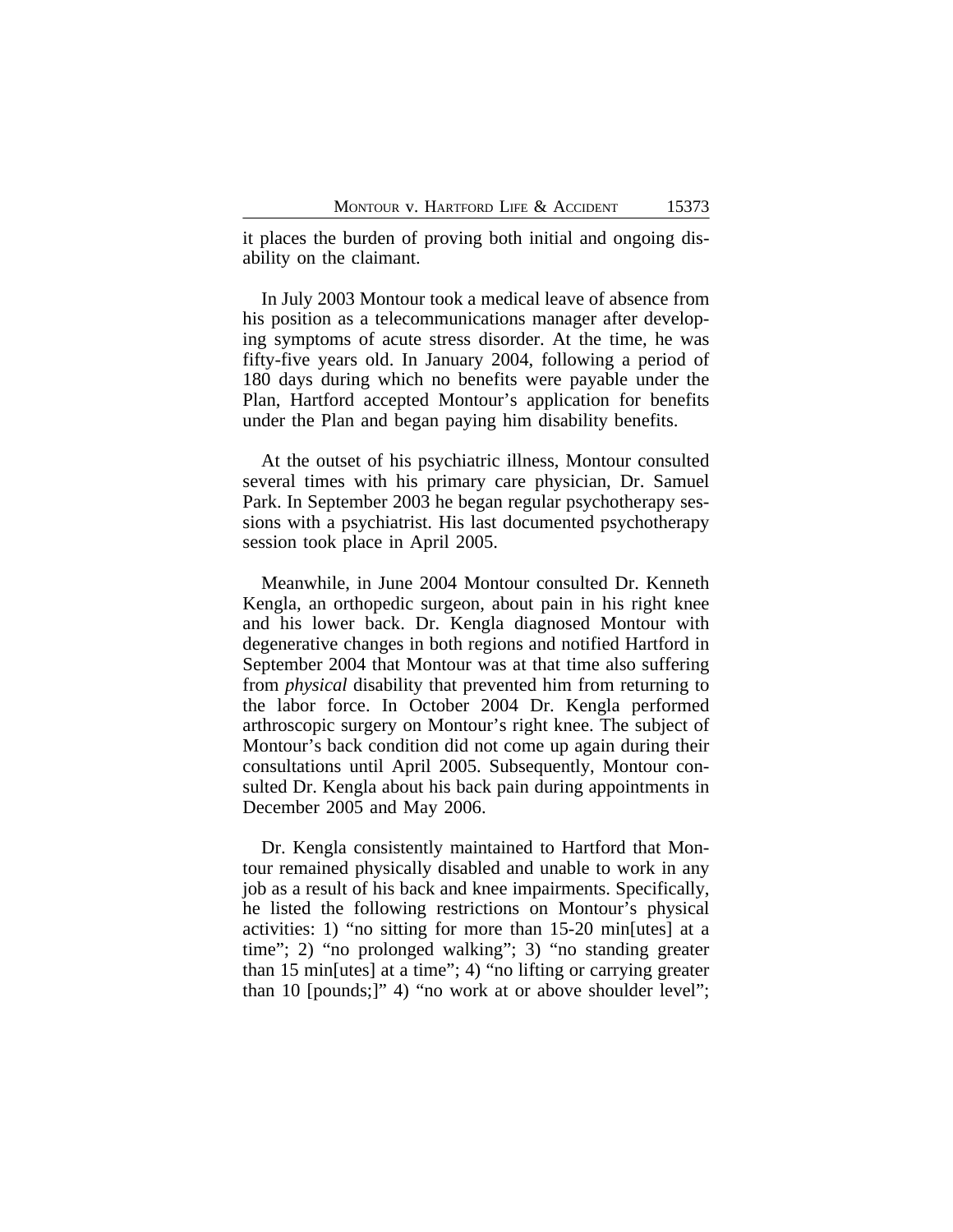5) "no moderate pushing activities"; 6) "no moderate pulling activities"; and 7) "no driving greater than 30 min[utes] at a time."

In November and December 2005 Hartford hired two outside companies to conduct surveillance on Montour over the course of four nonconsecutive days. Video footage from this surveillance depicted Montour driving his car to perform occasional errands, such as picking up his grandchildren from school, going to the pharmacy, and getting a haircut. He was observed once bending at the waist to reach into his car.

In March 2006 a Hartford investigator conducted a personal interview with Montour at his home, during which Montour listed a "bad back, [an] arthritic right knee, and sleep apnea" as the "disabling medical condition(s)" preventing him from returning to work. He also described an inability to concentrate, which he attributed to the medication he must take to treat his "constant pain." The investigator observed that Montour remained alert and responsive during the entire four-anda-half hour interview, although he called the investigator by the wrong name about two hours into the interview. Montour acknowledged that the surveillance video footage accurately depicted his level of functionality. He was physically able to complete the interview, but he demonstrated signs of pain in front of the investigator, such as moaning when he stood up or twisted, walking around his house stiffly with a slight limp, and complaining of back pain three times during the final two hours.

In May 2006 a Hartford nurse case manager submitted letters to Dr. Kengla and Dr. Park surmising that Montour was capable of performing "sedentary to light" work and soliciting their agreement. Dr. Park signed and returned the letter, which signified that he either agreed or found "no contraindications to this work capacity level." Dr. Kengla, on the other hand, indicated that he disagreed with Hartford's conclusions, citing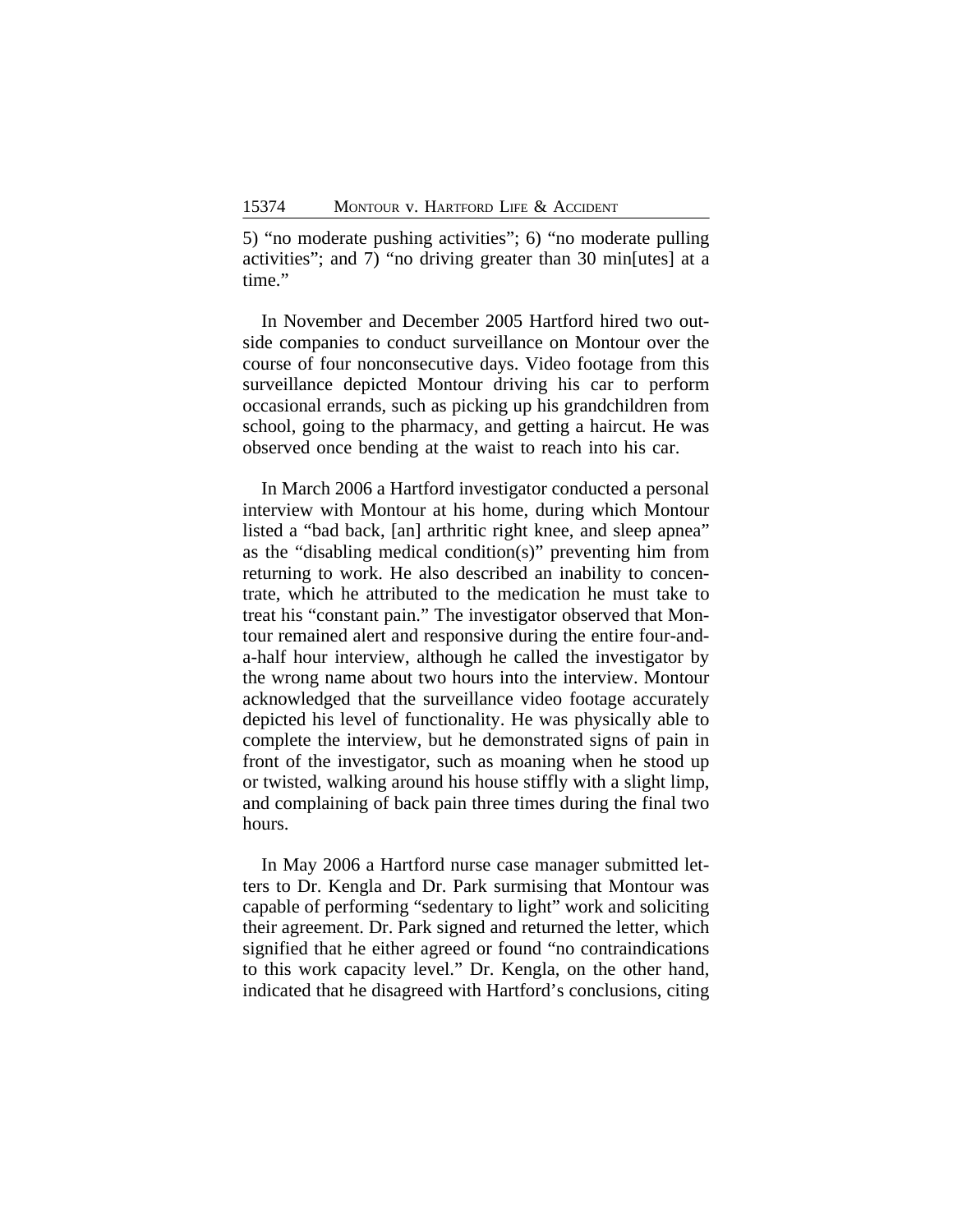Montour's persistent orthopedic symptoms and physical restrictions.

In July 2006 Hartford hired a consulting physician, Dr. Gale Brown, to conduct a file review. Dr. Brown analyzed Montour's medical records for the 2003-2006 period, including X-rays and MRIs of Montour's lower back taken in June 2004 and May 2006, Montour's pharmacy records for the 2004-2006 period, Hartford's surveillance video and accompanying reports, and the personal interview report. He also spoke with Dr. Kengla on the phone. Dr. Brown concluded that medical evidence supported the existence of a lower back condition called "degenerative spondylostenosis/DDD" but that Dr. Kengla's offered restrictions were excessive for this "mild to moderate" condition and understated Montour's demonstrated and admitted physical abilities. Dr. Brown acknowledged that medical evidence supported Montour's chronic pain but found that Montour was nevertheless capable of working full-time with modest restrictions, such as changing positions every thirty to forty-five minutes.

Hartford next enlisted a vocational rehabilitation expert to compile an Employability Analysis Report, which evaluated Montour's experience, qualifications, and the physical restrictions identified by Dr. Brown. That expert concluded that Montour was capable of working in a high-level managerial capacity in five different fields.

In August 2006 Hartford informed Montour of its decision to terminate his benefits in light of its conclusion that he no longer met the policy's definition of disability. Montour appealed this decision internally and included a vocational appraisal report by Gene Bruno. The Bruno report concluded that Montour was "not employable in any setting" and that Hartford's decision was based on numerous mistakes, including a disregard for the fact that the Social Security Administration (SSA) considered Montour to be "totally disabled."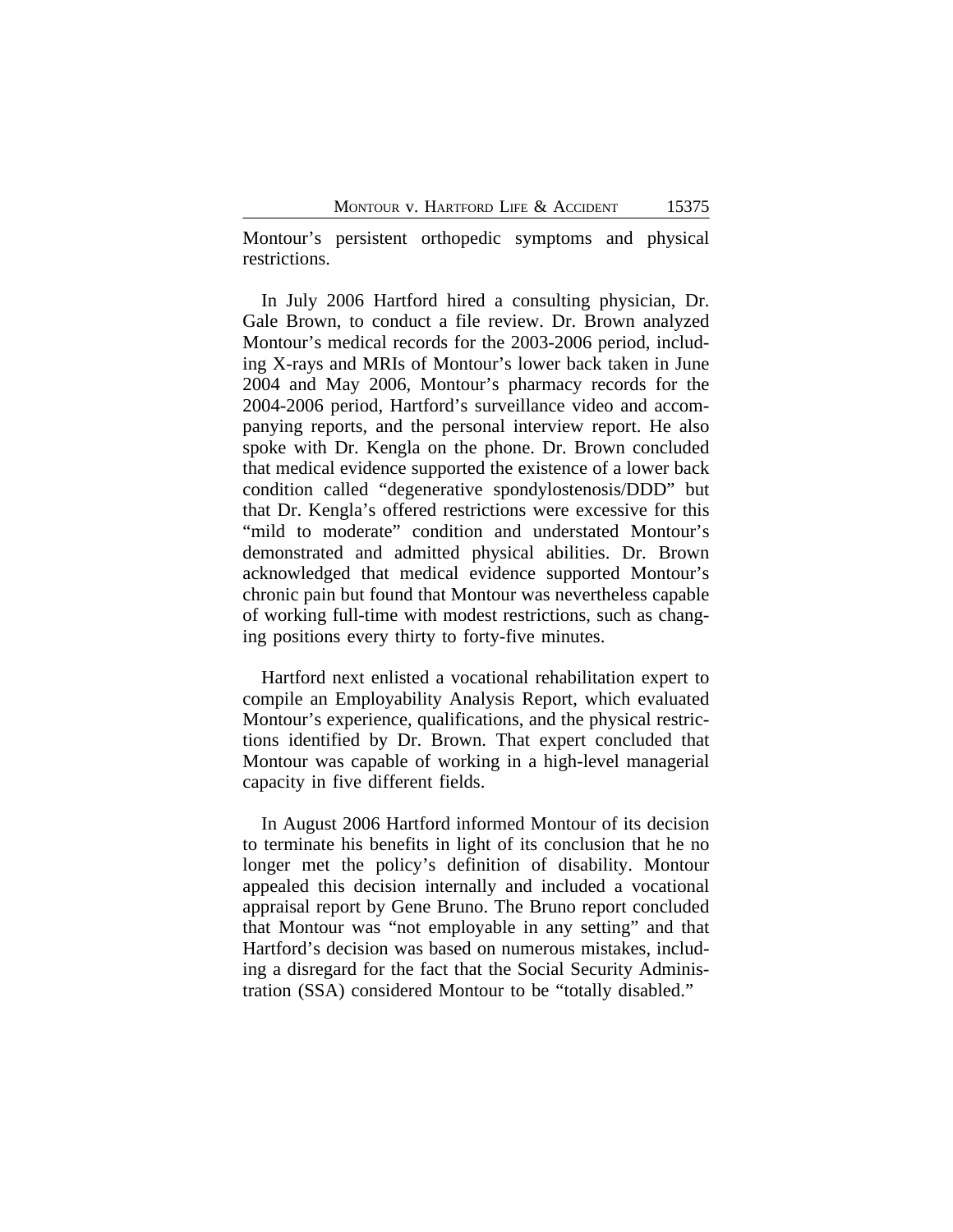In response, Hartford hired Dr. Renat Sukhov to conduct a second file review. Dr. Sukhov reviewed Montour's records for evidence of a physical condition that would preclude sedentary work and, like Dr. Brown, found none. He noted in particular a lack of objective, clinical data demonstrating the extent to which Montour's pain impacted his functionality. He also noted that Montour's activities depicted on the surveillance videos exceed the activity requirements of a sedentary job. Dr. Sukhov concluded that Montour could work, at minimum, in a sedentary job with reasonable restrictions, such as avoiding static work posture, not lifting objects weighing more than twenty pounds, and not pushing or pulling loads weighing more than thirty to thirty-five pounds.

In light of concerns raised in the Bruno report, Hartford also requested a vocational specialist to conduct an Employability Analysis Report addendum, which reached the same conclusion as the Employability Analysis Report regarding the sedentary nature and thus the feasibility of the five proposed managerial positions. In February 2007 a Hartford appeal specialist affirmed the company's previous decision to terminate Montour's benefits.

Having exhausted his administrative remedies, in June 2007 Montour and his wife, Tina Montour, filed suit against Hartford in California Superior Court to recover benefits under ERISA § 502(a)(1)(B), 29 U.S.C. § 1132(a)(1)(B). The complaint also alleged breach of fiduciary duty, promissory estoppel, invasion of privacy, intentional infliction of emotional distress, and loss of consortium. Hartford removed the case to the Central District of California and promptly moved to dismiss. The district court dismissed the causes of action for breach of fiduciary duty and promissory estoppel, remanded the claims for invasion of privacy, intentional infliction of emotional distress, and loss of consortium back to state court, and proceeded to hold a bench trial on the administrative record for the remaining ERISA benefits recovery claim.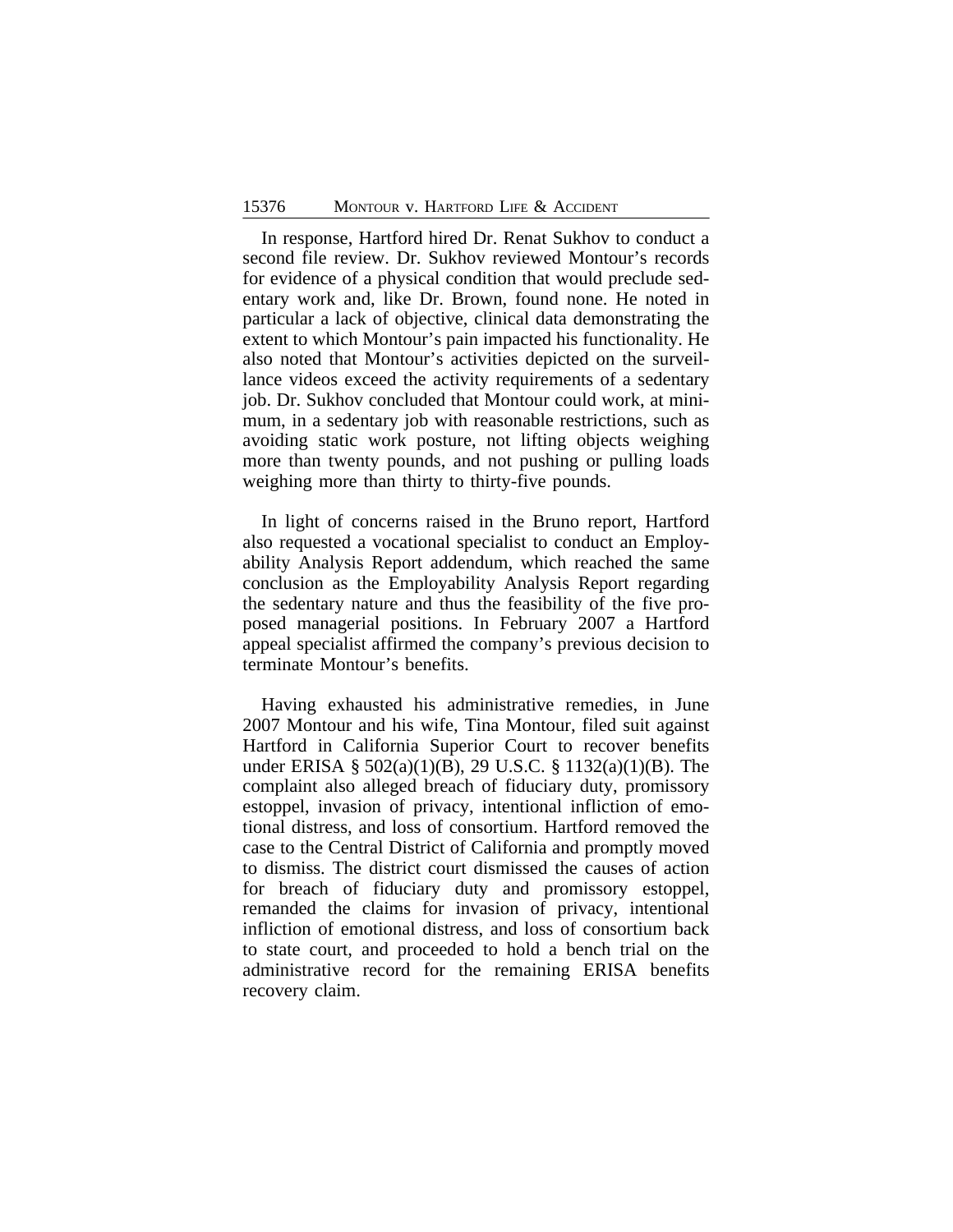In April 2008 the court entered its Findings of Fact and Conclusions of Law ordering Judgment in favor of Hartford. The district court concluded that although Hartford had a structural conflict of interest in its position as both the administrator of the insurance policy and the payor of benefits, it did not abuse its discretion in determining that Montour failed to provide sufficient evidence to demonstrate disability within the meaning of the policy.

Montour timely appealed.

### **II. Standard of Review**

The district court's findings of fact in a bench trial on the administrative record are reviewed under the clearly erroneous standard. *See Pannebecker v. Liberty Life Assurance Co. of Boston*, 542 F.3d 1213, 1217 (9th Cir. 2008); *see also Kearney v. Standard Ins. Co.*, 175 F.3d 1084, 1095 & n.6 (9th Cir. 1999) (en banc). In contrast, we review "a district court's choice and application of the appropriate standard for reviewing benefits decisions by an ERISA plan administrator" de novo. *Sznewajs v. U.S. Bancorp Amended & Restated Supplemental Benefits Plan*, 572 F.3d 727, 732 (9th Cir. 2009) (internal quotation marks omitted).

As for review of a plan administrator's decision, "[t]he Supreme Court has held that a denial of benefits 'is to be reviewed under a de novo standard unless the benefit plan gives the administrator . . . discretionary authority to determine eligibility for benefits or to construe the terms of the plan.' " *Burke v. Pitney Bowes Inc. Long-Term Disability Plan*, 544 F.3d 1016, 1023 (9th Cir. 2008) (quoting *Firestone Tire & Rubber Co. v. Bruch*, 489 U.S. 101, 115 (1989)). Where, as here, the plan "does grant such discretionary authority, we review the administrator's decision for abuse of discretion." *Saffon v. Wells Fargo & Co. Long Term Disability Plan*, 522 F.3d 863, 866 (9th Cir. 2008). The manner in which a reviewing court applies the abuse of discretion stan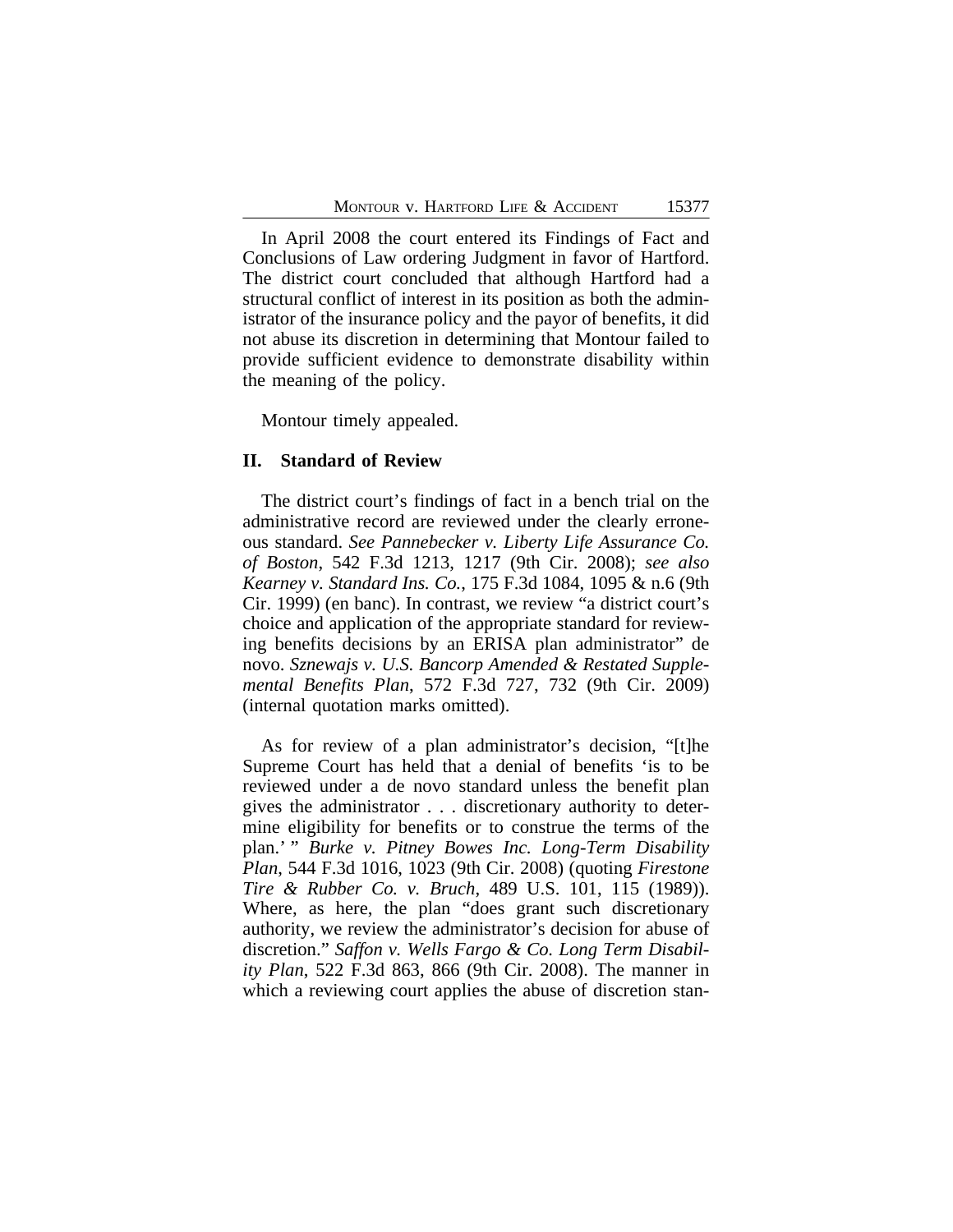dard, however, depends on whether the administrator has a conflicting interest.

**[1]** In the absence of a conflict, judicial review of a plan administrator's benefits determination involves a straightforward application of the abuse of discretion standard. *See Sznewajs*, 572 F.3d at 733-35; *Boyd v. Bert Bell/Pete Rozelle NFL Players Ret. Plan*, 410 F.3d 1173, 1178-79 (9th Cir. 2005). In these circumstances, the plan administrator's decision can be upheld if it is "grounded on *any* reasonable basis." *See Sznewajs*, 572 F.3d at 734-35 (internal quotation marks omitted). In other words, where there is no risk of bias on the part of the administrator, the existence of a "single persuasive medical opinion" supporting the administrator's decision can be sufficient to affirm, so long as the administrator does not construe the language of the plan unreasonably or render its decision without explanation. *See Boyd*, 410 F.3d at 1179; *see also Sznewajs* 572 F.3d at 733-35.

**[2]** Commonly, however, the same entity that funds an ERISA benefits plan also evaluates claims, as is the case here. *See Metro. Life Ins. Co. v. Glenn*, 128 S. Ct. 2343, 2346, 2348 (2008) ("*MetLife II*").**<sup>2</sup>** Under these circumstances, the plan administrator faces a structural conflict of interest: since it is also the insurer, benefits are paid out of the administrator's own pocket, so by denying benefits, the administrator retains money for itself. Application of the abuse of discretion standard therefore requires a more complex analysis. *See Abatie v. Alta Health & Life Ins. Co.*, 458 F.3d 955, 965 (9th Cir. 2006) (en banc) ("[T]he existence of a conflict of interest is relevant to *how* a court conducts abuse of discretion review." (emphasis added)). Simply construing the terms of the underlying plan and scanning the record for medical evidence supporting the plan administrator's decision is not enough, because a reviewing court must take into account the adminis-

**<sup>2</sup>**We refer to the Supreme Court's decision as "*MetLife II*" because we also reference the lower court's opinion, *infra*, which *MetLife II* affirmed.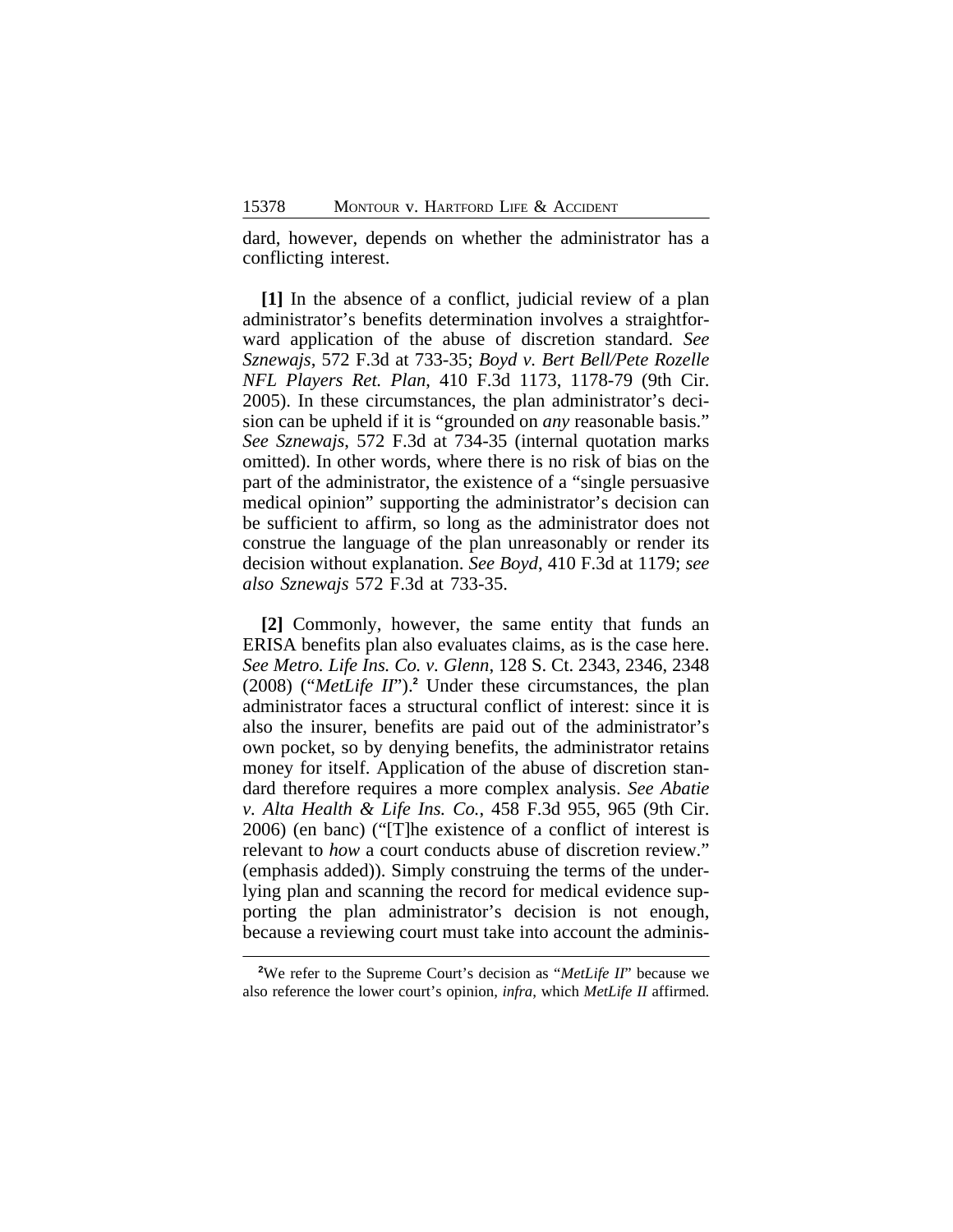trator's conflict of interest as a factor in the analysis. *See MetLife II*, 128 S. Ct. at 2346, 2348, 2350; *Abatie*, *458 F.3d at 968-69.* 

**[3]** More particularly, the court must consider numerous case-specific factors, including the administrator's conflict of interest, and reach a decision as to whether discretion has been abused by weighing and balancing those factors together. *See MetLife II*, 128 S. Ct. at 2351-52 (describing the garden variety "combination-of-factors method of review"). Under this rubric, the extent to which a conflict of interest appears to have motivated an administrator's decision is one among potentially many relevant factors that must be considered. Other factors that frequently arise in the ERISA context include the quality and quantity of the medical evidence, whether the plan administrator subjected the claimant to an in-person medical evaluation or relied instead on a paper review of the claimant's existing medical records, whether the administrator provided its independent experts "with all of the relevant evidence[,]" and whether the administrator considered a contrary SSA disability determination, if any.**<sup>3</sup>** *See MetLife II*, 128 S. Ct. at 2352; *see also Saffon*, 522 F.3d at 869-73.

The weight the court assigns to the conflict factor depends on the facts and circumstances of each particular case. For example, the Supreme Court has explained that this factor

should prove more important (perhaps of great importance) where *circumstances suggest a higher*

**<sup>3</sup>**For example, in *MetLife II* the Supreme Court endorsed the approach taken by the Sixth Circuit, which weighed three factors, namely, the medical evidence, a contrary SSA disability determination, and the administrator's inherent conflict of interest, and ultimately concluded that the administrator had abused its discretion in denying benefits to the claimant. *See Glenn v. MetLife*, 461 F.3d 660, 666-74 (6th Cir. 2006) ("*MetLife I*"), *aff'd by MetLife II*, 128 S. Ct. at 2351-52 (finding "nothing improper in the way in which the [Sixth Circuit] conducted its review").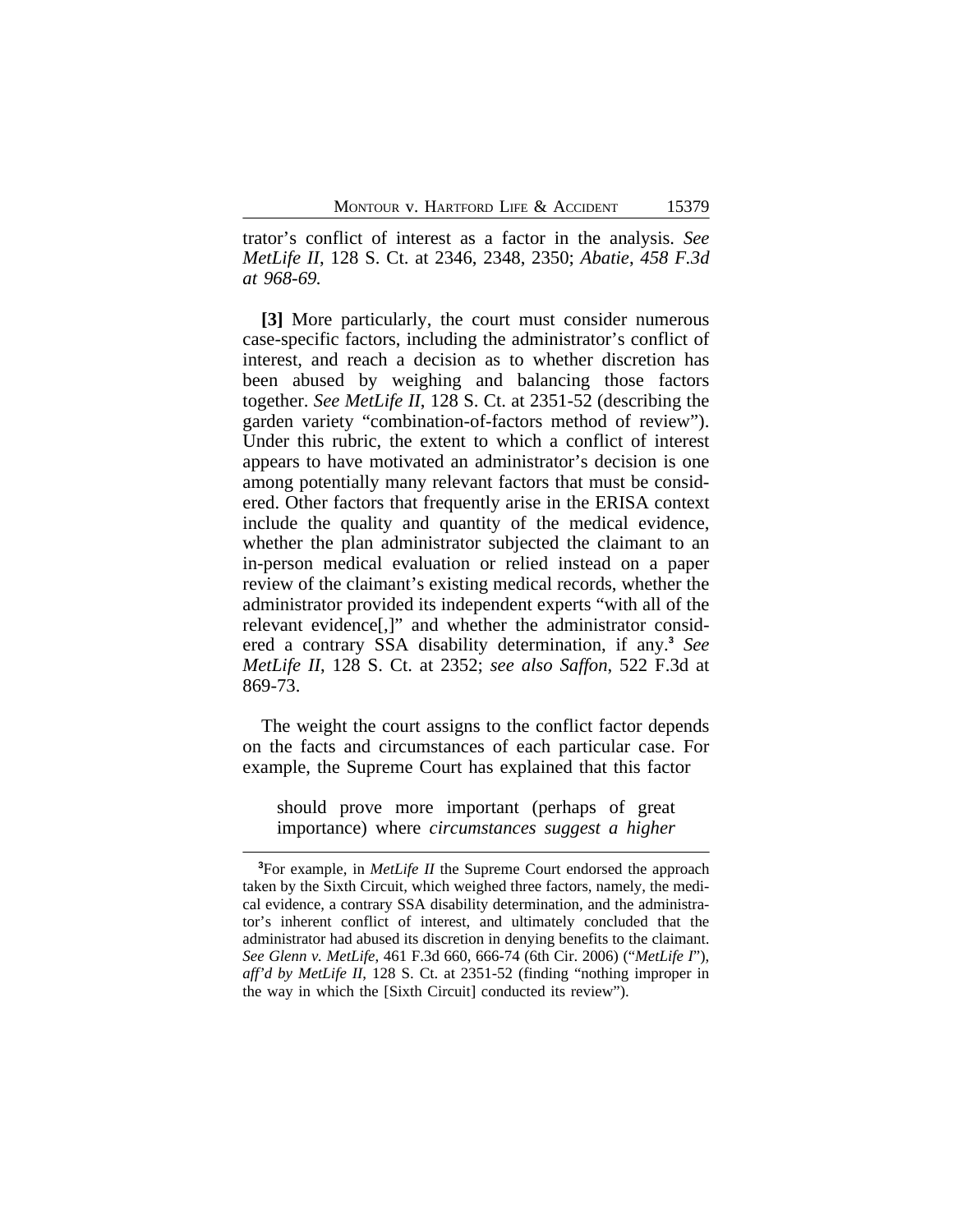*likelihood that it affected the benefits decision*, including, *but not limited to*, cases where an insurance company administrator has a history of biased claims administration. It should prove less important (perhaps to the vanishing point) where the administrator has taken active steps to reduce potential bias and to promote accuracy, for example, by walling off claims administrators from those interested in firm finances, or by imposing management checks that penalize inaccurate decisionmaking irrespective of whom the inaccuracy benefits.

*MetLife II*, 128 S. Ct. at 2351 (internal citation omitted and emphases added); *see also Abatie*, 458 F.3d at 967 (holding that in weighing a conflict of interest, the court's discretionary review must be "informed by the nature, extent, and effect" that conflict may have had "on the decision-making process").

Our court has implemented this approach by including the existence of a conflict as a factor to be weighed, adjusting the weight given that factor based on the degree to which the conflict appears improperly to have influenced a plan administrator's decision. *See Abatie*, 458 F.3d at 968; *see also Nolan v. Heald College*, 551 F.3d 1148, 1153-54 (9th Cir. 2009); *Saffon*, 522 F.3d at 867-68. These cases should not be mistaken to imply that the existence of a conflict of interest alters the standard of review itself, rather than merely its application. As *Abatie* explicitly held, if a conflict of interest exists, "abuse of discretion review applies" and "that conflict must be weighed as a factor in determining whether there is an abuse of discretion." 458 F.3d at 965 (internal quotation marks and alteration omitted). In fact, *Abatie* "conscious[ly] reject[ed]" the "sliding scale metaphor" that some other circuits had adopted, which involved adjusting the level of "deference" or "scrutiny" in the standard of review itself in proportion to the "seriousness of the conflict." *Id.* at 967 (internal quotation marks omitted); *see also id.* at 968 ("[I]n any given case, all the facts and circumstances must be con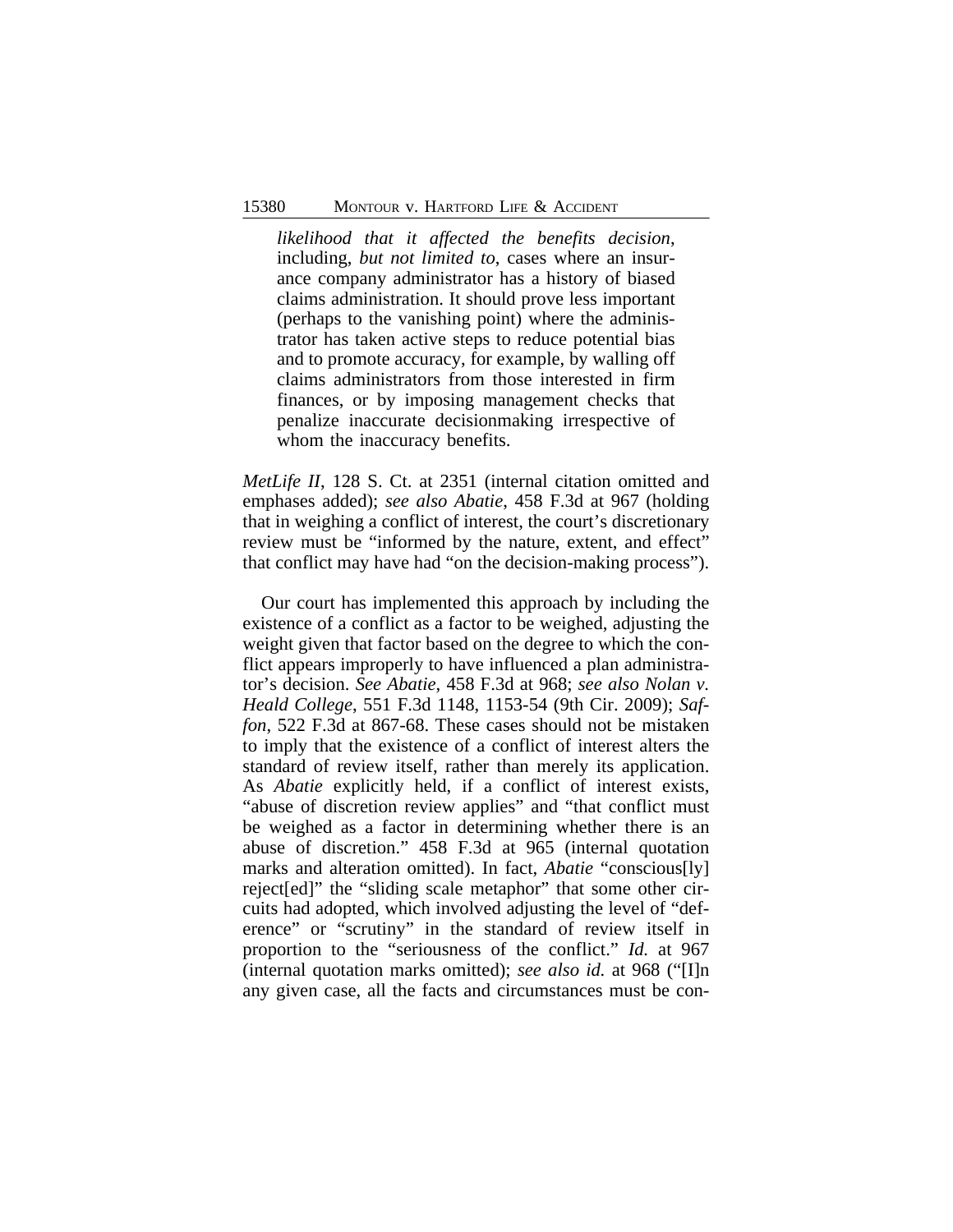sidered, and nothing 'slides[.]' "). This comports with the Supreme Court's more recent pronouncement "that a reviewing court should consider [a] conflict as a factor in determining whether the plan administrator has abused its discretion in denying benefits[,] and that the significance of the factor will depend upon the circumstances of the particular case." *MetLife II*, 128 S. Ct. at 2346.

**[4]** In any event, *Abatie* explained that the court should adjust the level of skepticism with which it reviews a potentially biased plan administrator's explanation for its decision in accordance with the facts and circumstances of the case. *See* 458 F.3d at 969; *see also Saffon*, 522 F.3d at 868. If those facts and circumstances indicate the conflict may have tainted the entire administrative decisionmaking process, the court should review the administrator's stated bases for its decision with enhanced skepticism: this is functionally equivalent to assigning greater weight to the conflict of interest as a factor in the overall analysis of whether an abuse of discretion occurred.

**[5]** In clarifying the standard of review, *Abatie* abrogated a line of cases, including *Jordan v. Northrop Grumman Corporation Welfare Benefit Plan*, 370 F.3d 869 (9th Cir. 2004), and *Bendixen v. Standard Insurance Company*, 185 F.3d 939 (9th Cir. 1999), to the extent that the cases directed reviewing courts to disregard structural conflicts of interest and affirm an administrative decision "grounded on *any* reasonable basis," unless a plaintiff could produce sufficient evidence that the conflict was "serious." *See Abatie*, 458 F.3d at 966- 67, 969. This more traditional application of the abuse of discretion standard allowed no room for a reviewing court to factor the existence of a conflict of interest into the analysis. *See Jordan*, 370 F.3d at 878-80; *Bendixen*, 185 F.3d at 944. In the wake of *Abatie*, therefore, the traditional application of administrative discretionary review that our court still applies in cases where no conflict exists does not apply to the review of a decision by an inherently conflicted plan administrator.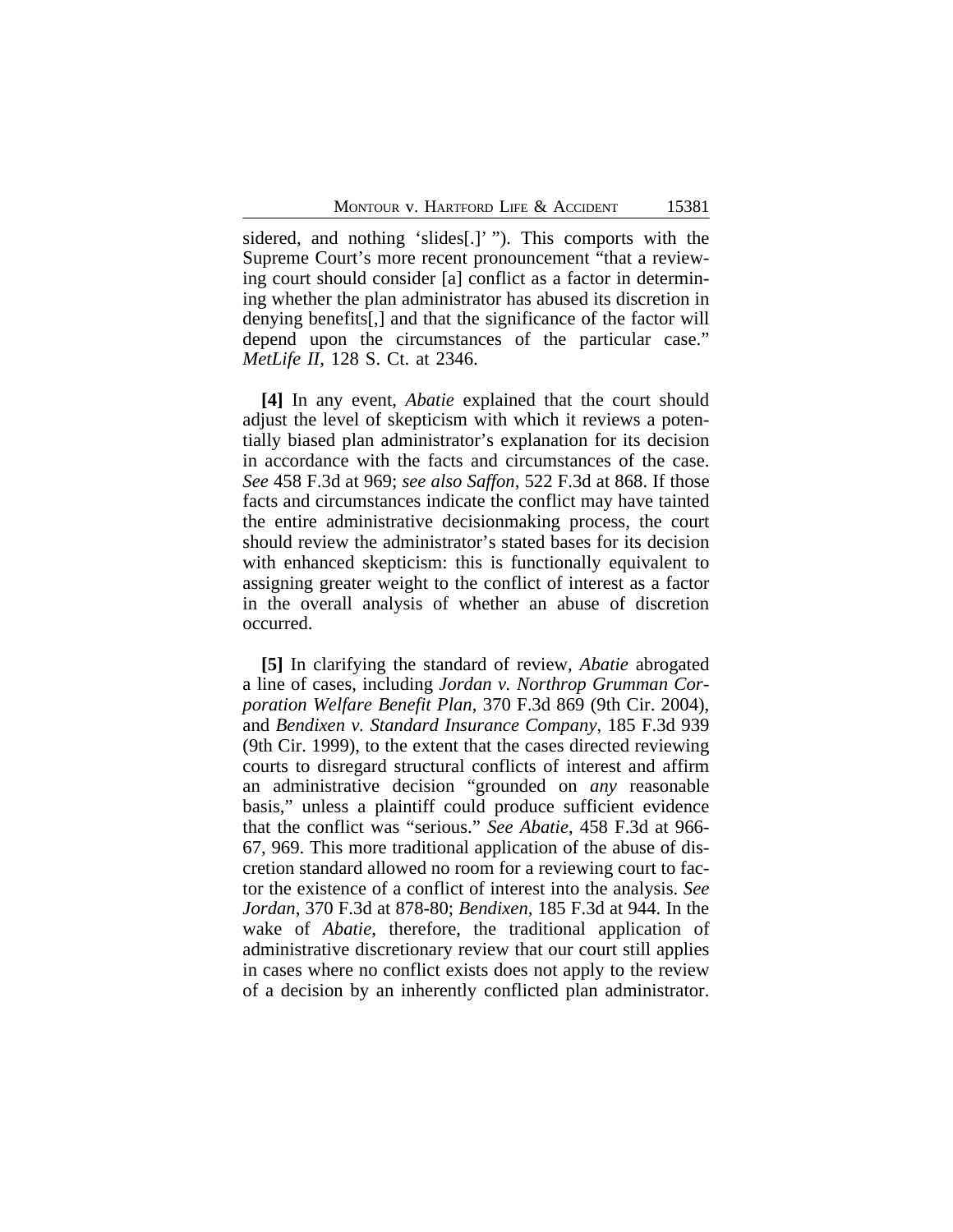*See, e.g.*, *Sznewajs*, 572 F.3d at 734-36 (holding that "[u]nder the deferential standard which courts must use to review the administrator's interpretation *in the absence of any evidence of conflict of interest*," the "plan administrator's decision to deny benefits must be upheld under the abuse of discretion standard if it is based upon a reasonable interpretation of the plan's terms and if it was made in good faith" (internal quotation marks omitted and emphasis added)).

For this reason, the district court's reliance in this case on *Boyd*, another decision in which there was apparently no evidence of a conflict of interest, was incorrect. *See* 410 F.3d at 1178-79. The district court acknowledged there were "signs of bias in Hartford's determination" but, applying *Boyd*, deemed itself capable of reversing Hartford's decision as an abuse of discretion "*only* . . . if it [found] clear error in Hartford's determination" that Montour failed to provide sufficient evidence to demonstrate his disability. (Emphasis added.) While the district court found that Hartford's conflict of interest tainted much of the administrative decisionmaking process, its "analysis of the plan administrator's basis for terminating benefits does not include any discussion of the role that . . . conflict of interest may have played in [Hartford]'s decision nor appear to give that conflict any weight." *MetLife I*, 461 F.3d at 666. Likewise, the court acknowledged the dissonance between the SSA's disability determination and Hartford's contrary conclusion, but it does not appear to have given this factor adequate consideration or weighed it against other factors. Instead, the court relied on *Boyd*, a case involving no conflict and thus a less complex application of the abuse of discretion standard, to conclude that no abuse of discretion occurred because the record contained *some* medical evidence supporting Hartford's decision to deny benefits. In fact, the language of the district court's decision suggests that because of that evidence, the court felt itself obliged to affirm, irrespective of any taint. After *Abatie*, this is incorrect.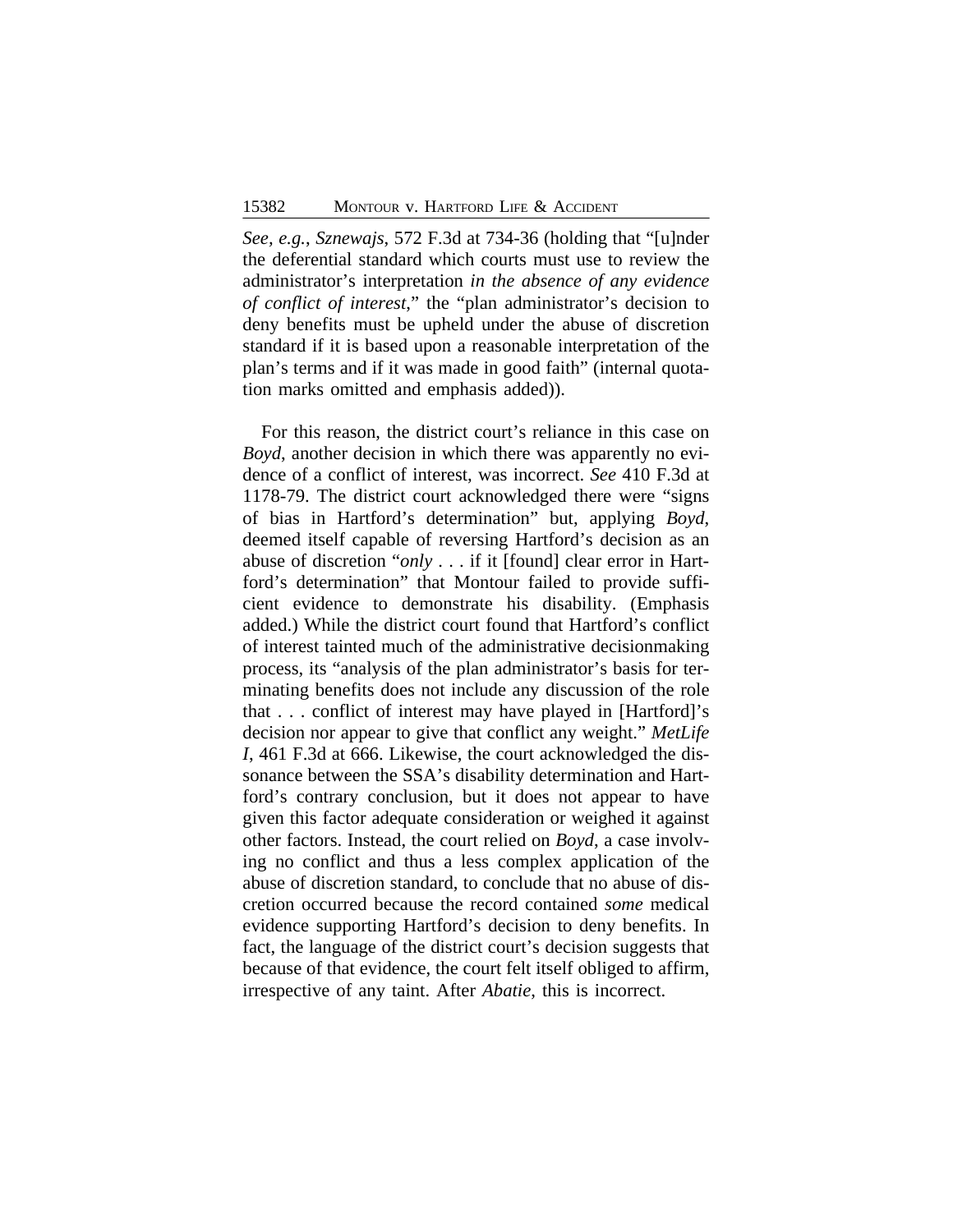**[6]** As the district court's decision did not appropriately balance the pertinent factors, and in particular the conflict factor, we proceed to do so here. Judicial review of an ERISA plan administrator's decision on the merits is limited to the administrative record,<sup>4</sup> so "we are in the same position as the district court . . . ." *See Moapa Band of Paiute Indians v. U.S. Dep't of Interior*, 747 F.2d 563, 565 (9th Cir. 1984); *see also, e.g.*, *Ranchers Cattlemen Action Legal Fund United Stockgrowers of Am. v. U.S. Dep't of Agric.*, 499 F.3d 1108, 1114- 15 (9th Cir. 2007) (reaching the merits in a case requiring administrative record review because the court of appeals faced the same task as the district court did). Therefore, while we accept the district court's factual findings, we apply the standard of review de novo. *See Ramstad v. Hodel*, 756 F.2d 1379, 1382 (9th Cir. 1985).

### **III. The Merits**

**[7]** We begin with the district court's comprehensive description of the "signs of bias" exhibited by Hartford throughout its decisionmaking process:

Hartford was both the plan administrator and funder of the Plan, and evidence of this conflict of interest appears throughout the record. For example, in its letters to Plaintiff, Hartford overstates and overrelies on surveillance of Plaintiff. Plaintiff was observed over forty daylight hours on four days in November and December 2005. During this time, he was observed making two twenty minute trips to pick up or drop off his grandchildren from school and one trip of about two and a half hours conducting errands at various stores. He was also observed to be away from his home on two occasions for

**<sup>4</sup>** In the ERISA context, the "administrative record" consists of "the papers the insurer had when it denied the claim." *See Kearney*, 175 F.3d at 1086.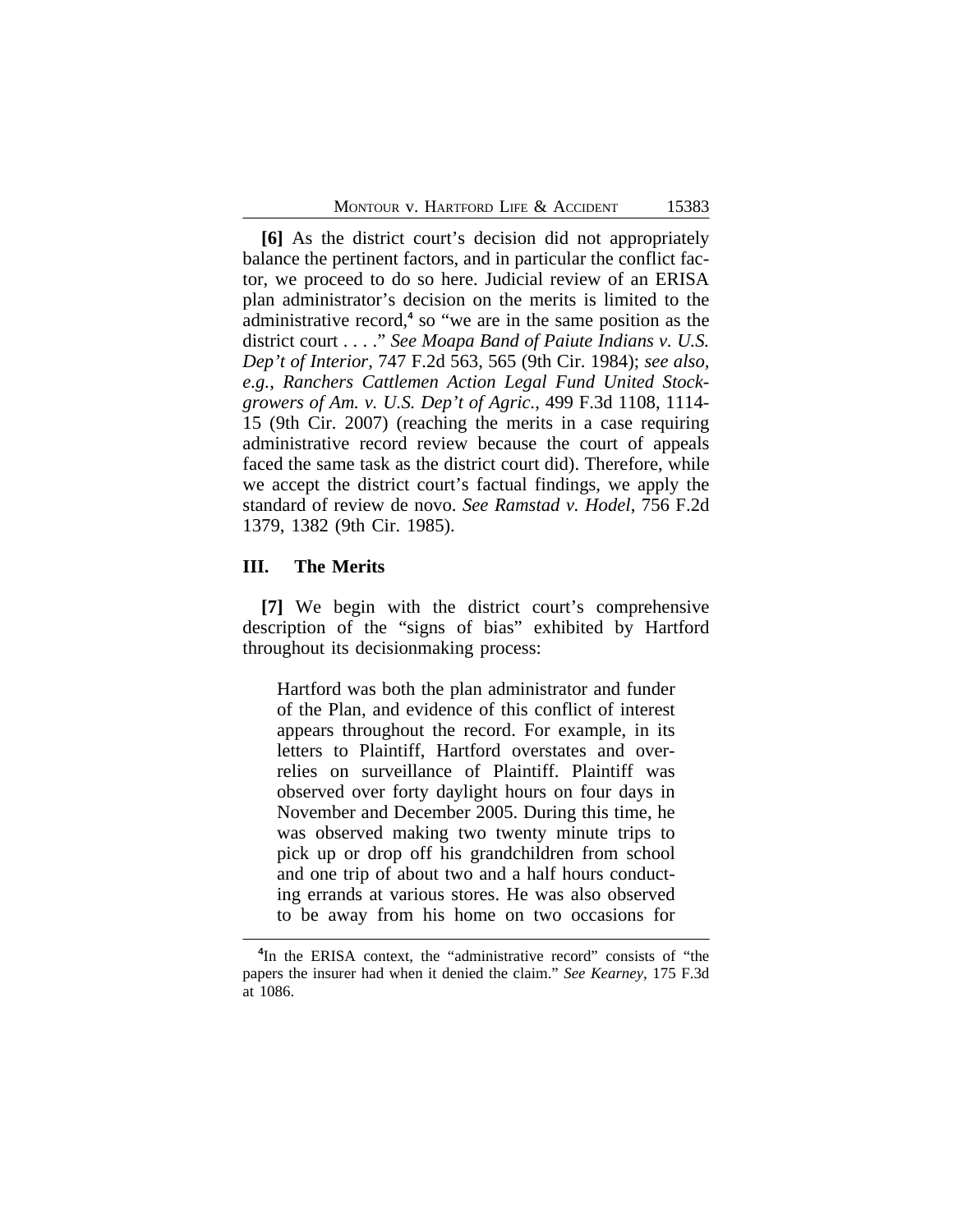about an hour and forty minutes. During this time, he was observed bending once at the waist and picking up a small bag of medication.

This observed activity was brief and consistent with Plaintiff 's self-reported limitations. Plaintiff admitted that he was able to drive for up to thirty minutes, could walk short distances, and could lift objects lighter than five pounds. Yet Hartford claimed that Plaintiff 's "self-reported limitations were not consistent with his observed activities." Hartford strung together a laundry list of discrete activities observed over the course of four days, suggesting that Plaintiff was capable of sustaining those activities throughout the day, as would be required in a sedentary occupation. However, that Plaintiff could perform sedentary activities in bursts spread out over four days does not indicate that he [ ]is capable of sustaining activity in a full-time occupation.

Furthermore, despite its own internal observation that Plaintiff walked "in a slightly stiff and slow manner" and entered his car in "a somewhat slow and deliberate manner", Hartford indicates that Plaintiff "did not show any limitation in his movement and demonstrated no sign of physical distress." This statement is also inconsistent with Hartford's report on the in-home interview, which noted that Plaintiff showed signs of pain and discomfort, moaning the majority of times that he stood or twisted.

Hartford's attempts to obtain information from Plaintiff 's physicians were marred by this overstatement of the surveillance findings, as well as apparent advocacy for the position that Plaintiff was not disabled. In the letter sent to Drs. Park and Kengla, Hartford again strung together discrete activities observed in short bursts over several days, stated that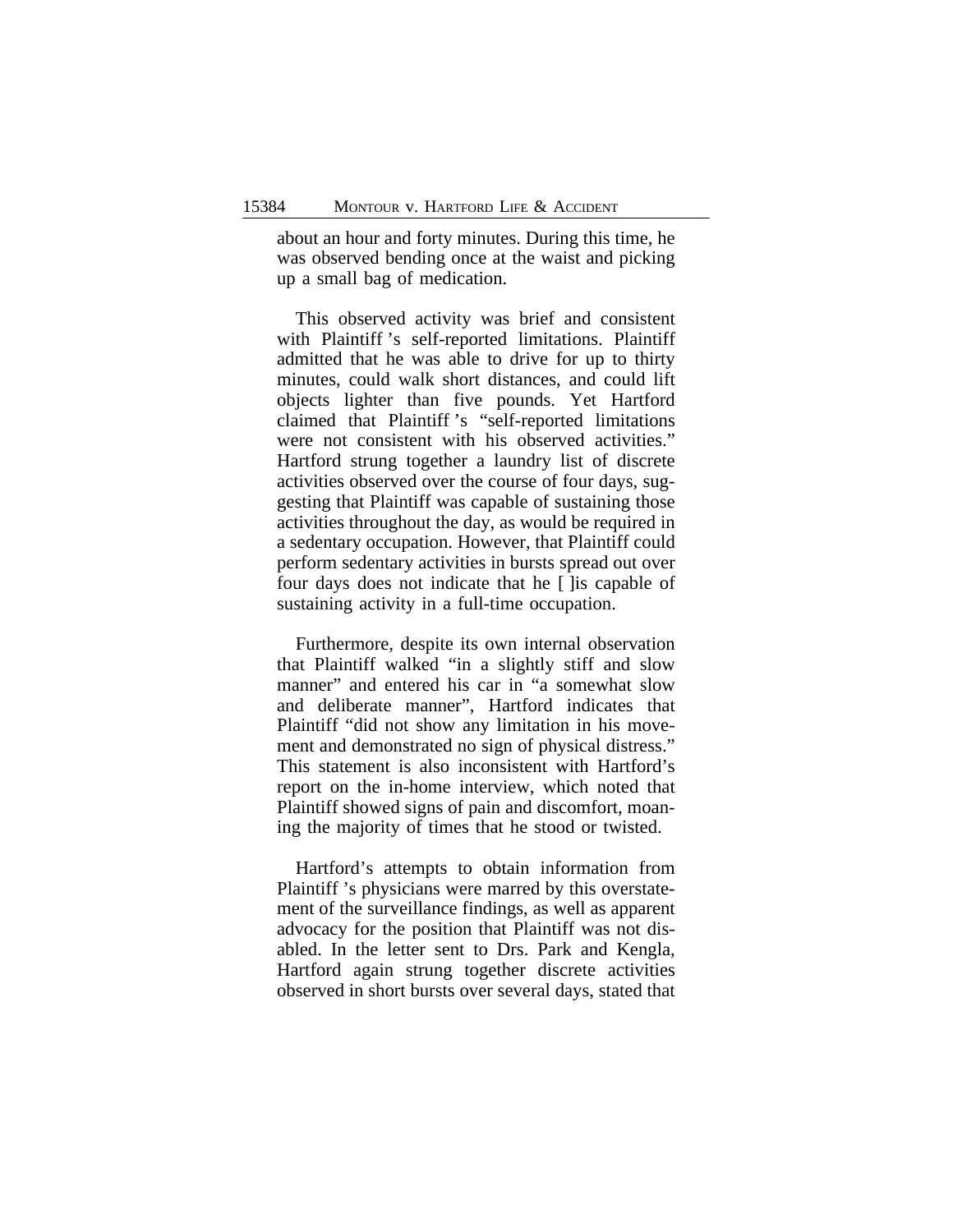he was seen "walking at a brisk pace," and noted that his activities were "performed without apparent difficulty, hesitation, or the use of assistive devices." Instead of noting the observations of pain seen during Plaintiff 's in-home interview, the letter stated that Plaintiff "displayed minimal physical or mental limitation" while participating in the interview.

In response to this letter, Dr. Park, who saw Plaintiff twice a year and was not treating him for his back condition, stated that he either agreed or found no contraindication to the sedentary work capacity suggested by Hartford. Dr. Kengla, who saw Plaintiff once a month for the conditions that rendered him disabled, stated that Plaintiff remained disabled. Dr. Park was apparently less familiar with Plaintiff 's condition and thus more apt to be swayed by Hartford's slanted presentation of the facts. Nonetheless, Hartford found the disagreement between Dr. Park and Dr. Kengla to be significant, and sent Plaintiff 's file to Dr. Brown for independent review.

Although he based his opinion on a number of factors, Dr. Brown relied on both the surveillance and the conflict of opinion between Drs. Park and Kengla in reaching the conclusion that Plaintiff was able to return to work. In conducting a further review of Plaintiff 's medical records after Plaintiff appealed the denial of benefits, Dr. Sukhov again overemphasized the surveillance, stating that the "video clearly shows the claimant performing activities above those required for a sedentary job." As noted above, this was clearly not the case.

Thus, there is a common theme, both in Hartford's communications with Plaintiff and in the assessments of those professionals Hartford hired to evaluate Plaintiff 's condition, of presenting evidence of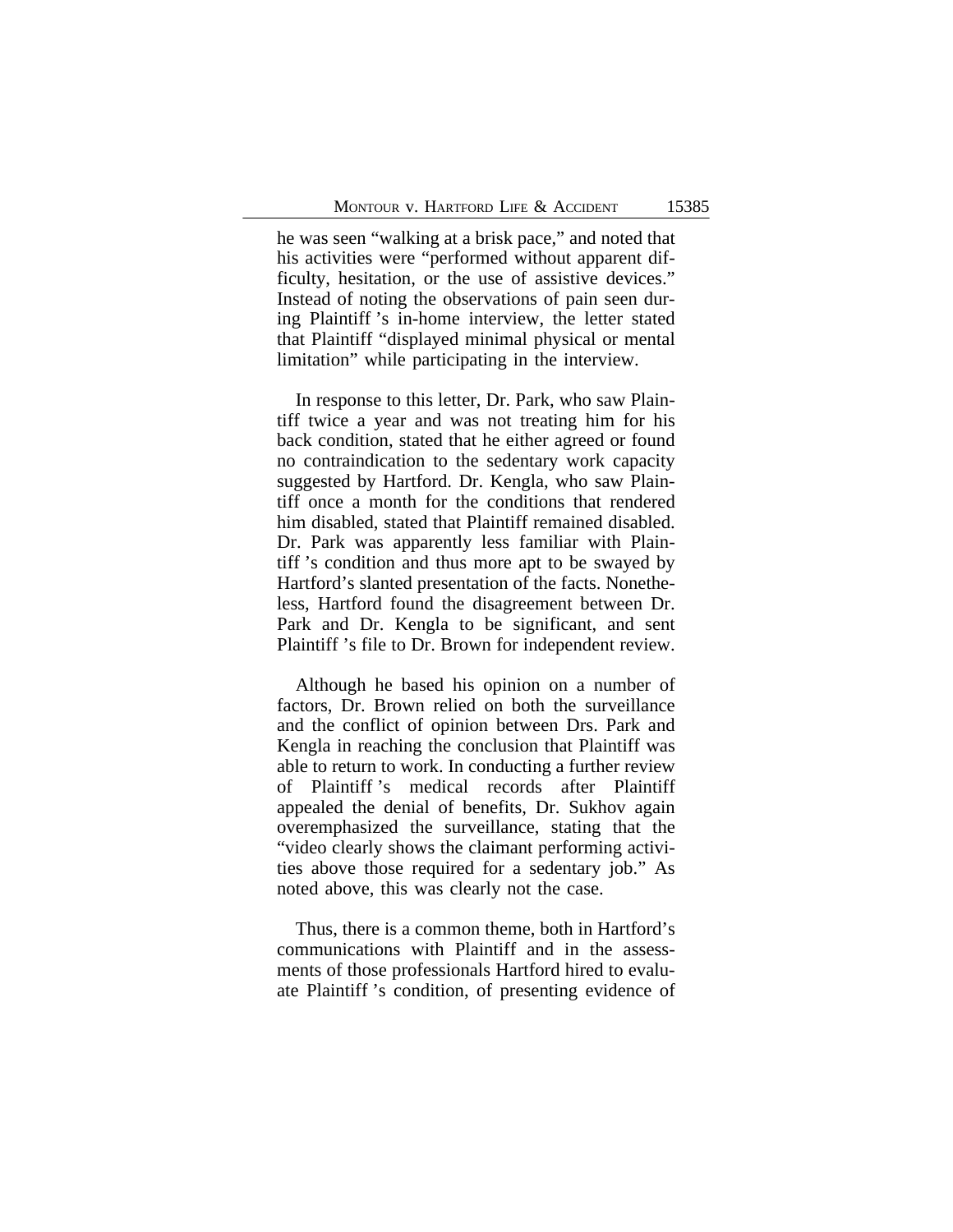capability in the best possible light, while failing to subject evidence of capability to the same skepticism and rigorous analysis applied to evidence of disability.

(Alterations and internal citations omitted). In other words, Hartford's bias infiltrated the entire administrative decisionmaking process, which leads us to accord significant weight to the conflict.

**[8]** Another factor is Hartford's failure to present extrinsic evidence of any effort on its part to "assure accurate claims assessment[,]" such as utilizing procedures to help ensure a neutral review process. *See MetLife II*, 128 S. Ct. at 2351. To the contrary, in fact, Hartford's nurse case manager took an advocacy position in her letters to Montour's physicians soliciting their agreement with her disability conclusion. While Hartford was not *required* to present evidence demonstrating its efforts to achieve claims administration neutrality, the Supreme Court's decision in *MetLife II* placed it on notice as to the potential significance of such evidence in defense of a suit by a claimant challenging an adverse benefits determination. *See id.* at 2351; *cf. id.* at 2356 (Kennedy, J., concurring in part and dissenting in part). On the other hand, Montour also did not submit any extrinsic evidence of bias, such as statistics regarding Hartford's rate of claims denials or how frequently it contracts with the file reviewers it employed in this case. *See id.* at 2351; *Abatie*, 458 F.3d at 968-69; *cf. Nolan*, 551 F.3d at 1152 & n.3.

**[9]** Another factor is Hartford's decision to conduct a "pure paper" review in this case, that is, to hire doctors to review Montour's files rather than to conduct an in-person medical evaluation of him. While the Plan does not require a physical exam by a non-treating physician, in this case that choice "raise[s] questions about the thoroughness and accuracy of the benefits determination[,]" *Bennett v. Kemper Nat'l Servs., Inc.*, 514 F.3d 547, 554 (6th Cir. 2008) (quotation marks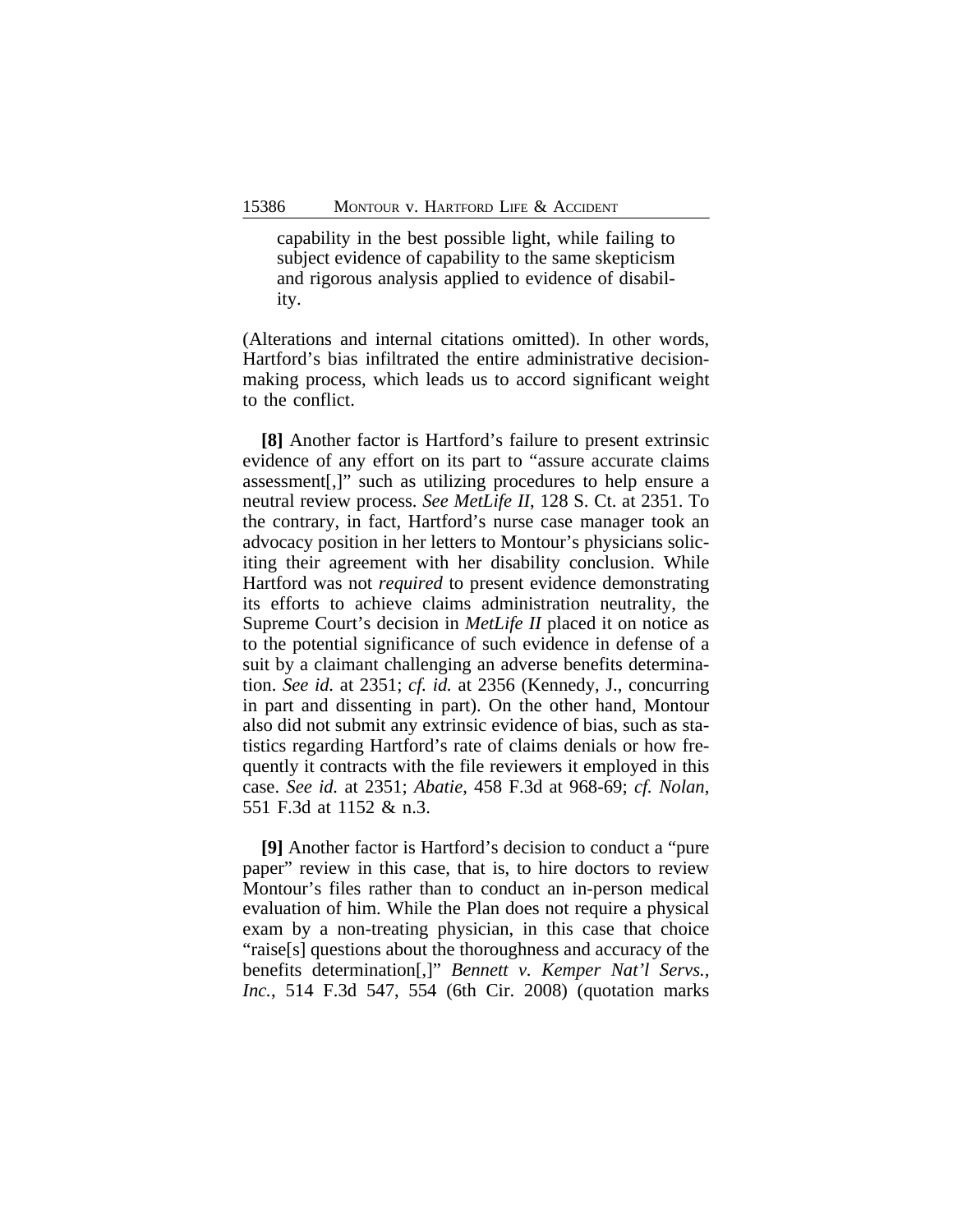omitted), as it is not clear the Plan presented Dr. Brown and Dr. Sukhov "with all of the relevant evidence." *MetLife II*, 128 S. Ct. at 2352. Specifically, neither of Hartford's professional experts mentioned the SSA's contrary conclusion, "not even to discount or disagree with it, which indicates that [they] may not even have been aware of it." *See MetLife I*, 461 F.3d at 669 (internal quotation marks and alterations omitted).

In its decision to terminate Montour's benefits, Hartford relied significantly on the conclusions reached by Dr. Brown and Dr. Sukhov. Dr. Brown, who conducted the first file review, diagnosed Montour with a "mild to moderate" back condition that he felt should not cause Montour as much pain as he was reportedly suffering. Likewise, the second file reviewer, Dr. Sukhov, based his conclusion of non-disability in part on the lack of objective medical data to support Montour's alleged pain levels, in addition to the lack of a selfreported pain scale or some form of quantification of the impact of his pain on his functional abilities. It would probably have been unreasonable for Hartford to require Montour to produce objective proof of his pain level, per Dr. Sukhov, or to reject his subjective claims of "excess pain" based solely on Dr. Brown's observation. *See Smolen v. Chater*, 80 F.3d 1273, 1281-82 (9th Cir. 1996); *Fair v. Bowen*, 885 F.2d 597, 601-03 (9th Cir. 1989); *see also Saffon*, 522 F.3d at 872-73 & n.3. However, Dr. Brown and Dr. Sukhov also observed that: (1) Montour's pharmacy records indicate he was using limited and relatively mild pain medication; and (2) his medical records with Dr. Kengla suggest that he had not recently engaged in any pain treatment programs. These observations probably constitute sufficient "objective" evidence to support their conclusion that Montour's pain does not rise to the level of *disabling* pain. *See Orn v. Astrue*, 495 F.3d 625, 637-38 (9th Cir. 2007); *Fair*, 885 F.2d at 602-03.

On the other hand, Dr. Sukhov also fixated on the lack of progression (*i.e.*, lack of further degeneration) in Montour's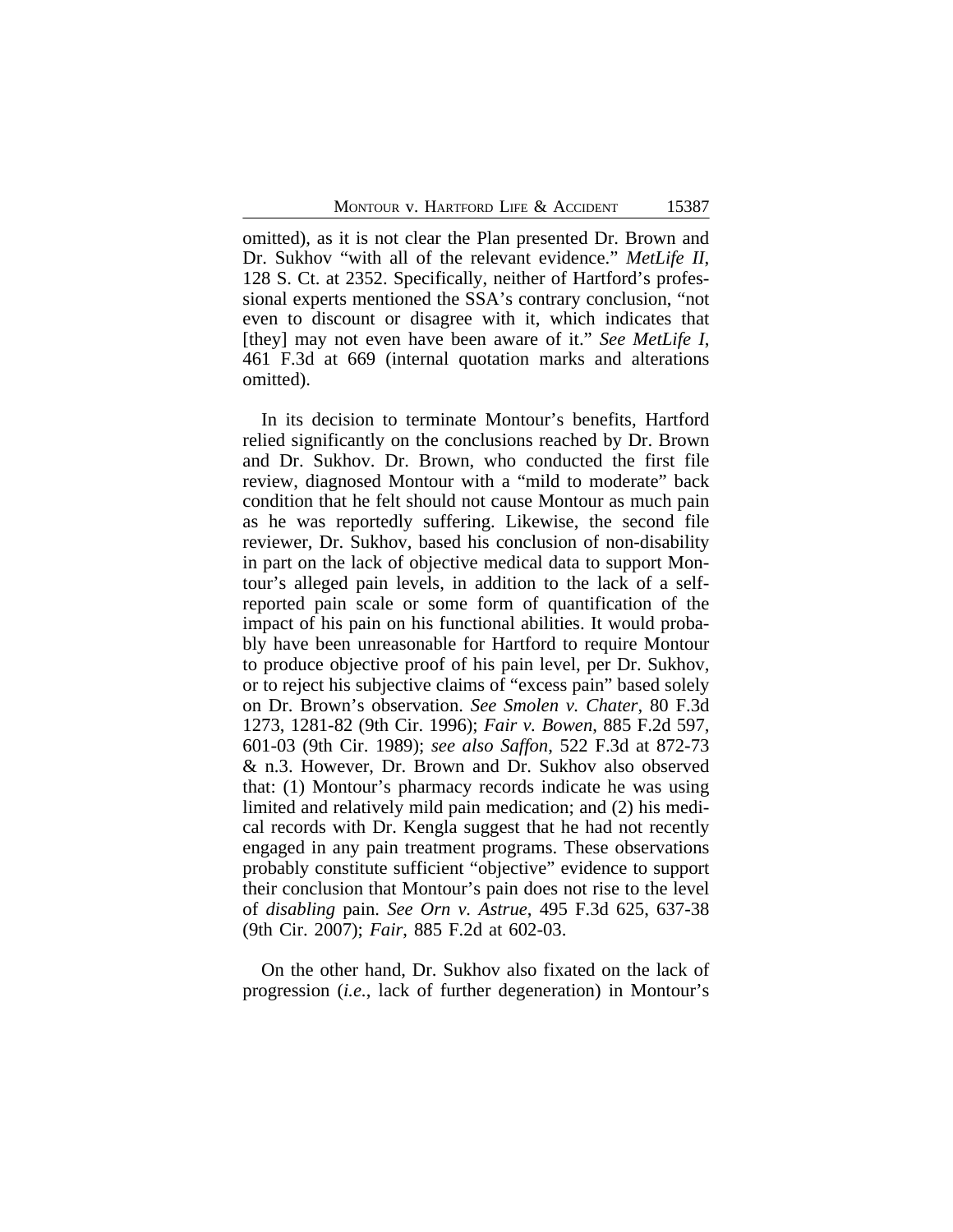back condition, as evidenced by X-rays and MRIs taken in June 2004 and May 2006, and Hartford noted this in its decision on appeal. It is not clear "why further degeneration is necessary to sustain a finding that [Montour] is disabled." *Saffon*, 522 F.3d at 871. Given that Hartford found Montour disabled in 2004 and paid him benefits for over two years, "[i]n order to find [him] no longer disabled, one would expect the MRIs to show an *improvement*, not a lack of degeneration." *Id.*

**[10]** One final factor is Hartford's failure to grapple with the SSA's contrary disability determination. The Plan requires claimants to apply for social security disability benefits from the SSA and, if denied, to exhaust all possible appeals. Hartford emphasized this requirement to Montour in its initial award letter and then again in a separate letter the following month. In March 2004, the SSA concluded that Montour was disabled and awarded him disability benefits retroactively to January 2004. Hartford benefitted from this award significantly, as it received a dollar-for-dollar financial offset, nearly halving its liability. As of April 2005 and December 2006, the SSA considered Montour's disability to be "continuing." In August 2006, Hartford nevertheless concluded that Montour was no longer disabled. Although Montour had immediately forwarded the SSA's April 2005 notice of continuing disability to Hartford, the plan administrator made no mention of the SSA's contrary determination in its initial termination decision. In its decision denying Montour's appeal, Hartford acknowledged the SSA's decision but did not articulate why the SSA might have reached a different conclusion. *See MetLife I*, 461 F.3d at 671 n.3 (noting that there is a distinction between *mentioning* a contrary determination and *discussing* it).

**[11]** While ERISA plan administrators are not bound by the SSA's determination, complete disregard for a contrary conclusion without so much as an explanation raises questions about whether an adverse benefits determination was "the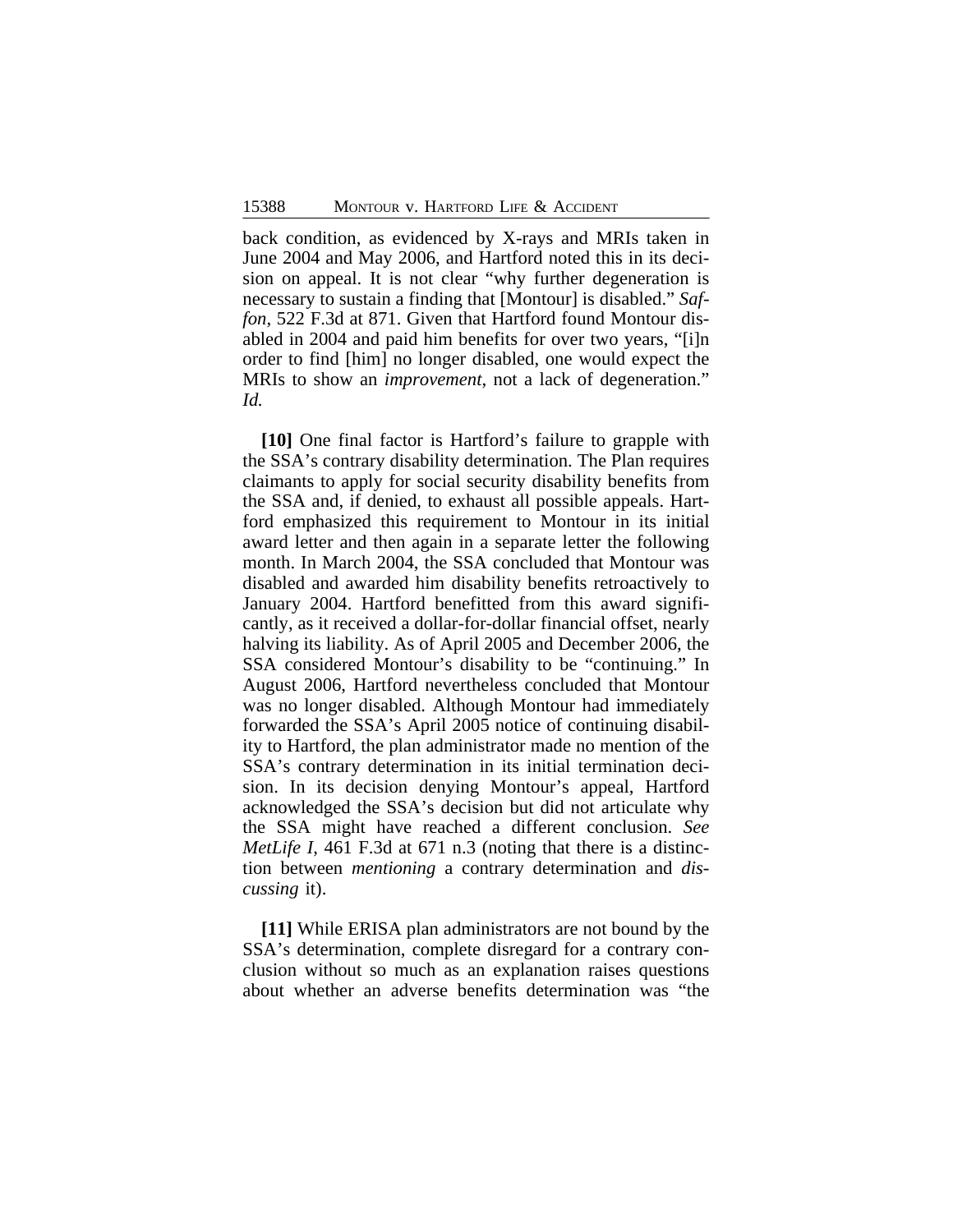product of a principled and deliberative reasoning process." *See MetLife I*, 461 F.3d at 674; *see also MetLife II*, 128 S. Ct. at 2352; *cf. id.* at 2361 (Scalia, J., dissenting). In fact, not distinguishing the SSA's contrary conclusion may indicate a failure to consider relevant evidence. *See MetLife II*, 128 S. Ct. at 2355 (Roberts, C.J., concurring in part and concurring in the judgment).

Unlike the SSA, Hartford was not bound by the treating physician rule, which accords "special weight" to the opinions of a claimant's treating physician. *See Black & Decker Disability Plan v. Nord*, 538 U.S. 822, 825, 831, 834 (2003) (holding that while ERISA administrators may not arbitrarily ignore a treating physician's opinion, that opinion also is not entitled to any "special deference"). However, this distinction alone does not provide a basis for disregarding the SSA's determination altogether, because in some cases, such as this one, the SSA deploys a more stringent standard for determining disability than does the governing ERISA plan. *See, e.g.*, *MetLife I*, 461 F.3d at 668 & n.1; *Calvert v. Firstar Fin., Inc.*, 409 F.3d 286, 294 n.4 (6th Cir. 2005). Specifically, after twenty-four months the Plan defines "disability" as being prevented by, *inter alia*, accidental bodily injury or sickness from performing an essential duty of any occupation for which the claimant is "qualified by education, training or experience" that pays at least as much as the claimant would otherwise be eligible for if receiving benefits under the Plan, which consists of a formula based in part on the claimant's past earnings. The SSA's standard is more strict, defining "disability" as the "inability to engage in any substantial gainful activity by reason of any medically determinable physical . . . impairment" that is of "such severity that [the claimant] . . . cannot, considering his age, education, and work experience, engage in any other kind of substantial gainful work which exists in the national economy, regardless of whether such work exists in the immediate area in which he lives." 42 U.S.C.  $\S$  423(d)(1)(A), (2)(A). In other words, unlike the Plan, the SSA's standard does not take into account a claimant's past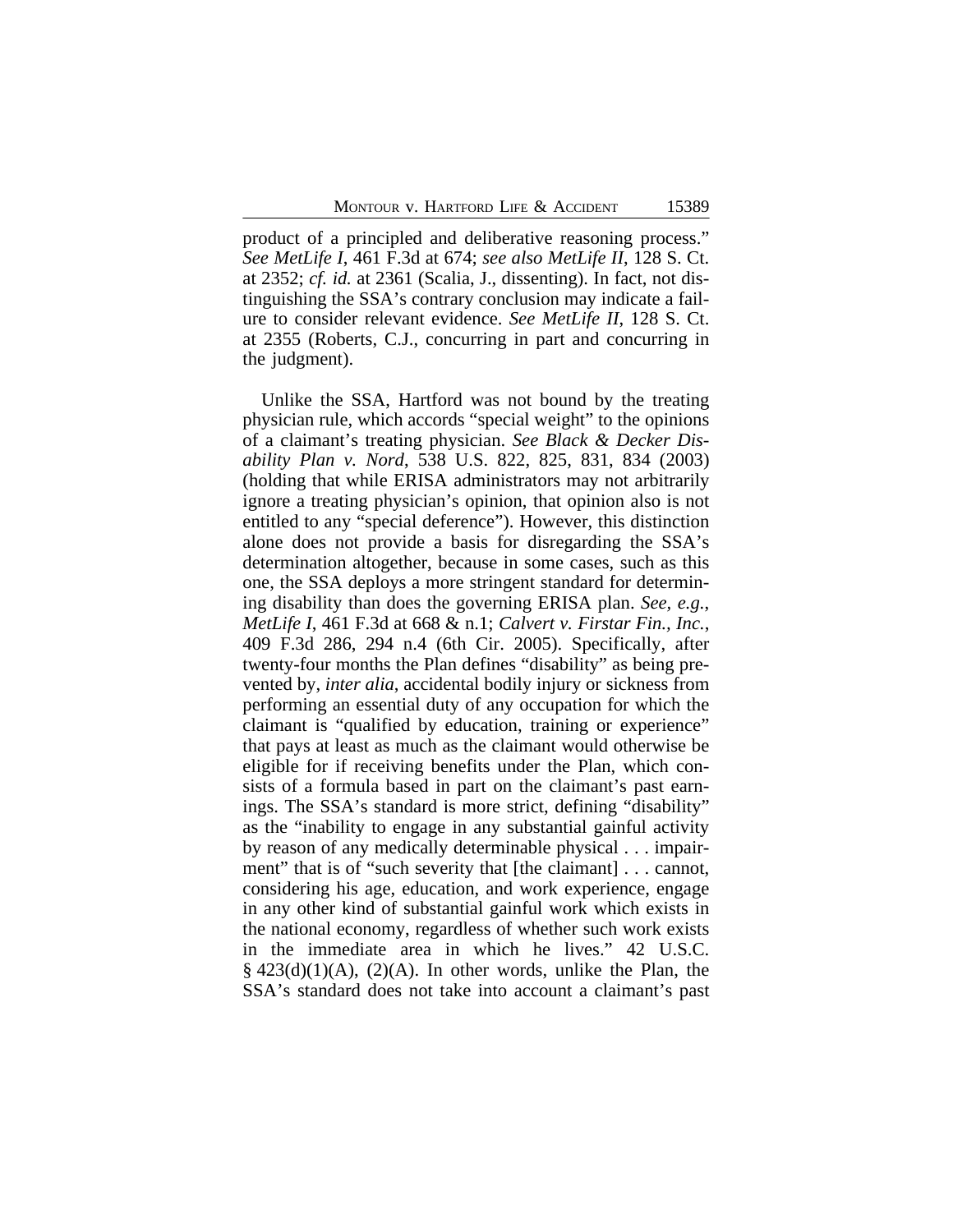earnings or location. *Accord MetLife I*, 461 F.3d at 668 n.1; *cf. DeLisle v. Sun Life Assurance Co. of Canada*, 558 F.3d 440, 446 (6th Cir. 2009) ("Even though [the administrator] did not have the opinion accompanying the notice of award, it still was well aware of the uniform federal standard that applies to Social Security claims.").

Ordinarily, a proper acknowledgment of a contrary SSA disability determination would entail comparing and contrasting not just the definitions employed but also the medical evidence upon which the decisionmakers relied. *See, e.g.*, *MetLife I*, 461 F.3d at 668. Unfortunately, the administrative record in this case only contains the SSA's award letters without the opinion by the SSA administrative law judge (ALJ) or the SSA administrative record on which that decision was based. This omission makes the process of comparing and contrasting the two opposing disability determinations more difficult.

Although the Plan places the burden on Montour to submit "written proof" of his disability, that is, the pertinent documents and information necessary to facilitate a disability determination, regulations promulgated by the Secretary of Labor authorize, if not require, plan administrators working with an apparently deficient administrative record to inform claimants of the deficiency and to provide them with an opportunity to resolve the problem by furnishing the missing information. *See* 29 C.F.R. § 2560.503-1(f)(3)-(4), (g)(1)(iii); *see also Saffon*, 522 F.3d at 870 ("In resolving [Montour]'s claim for benefits, [Hartford] was required to give [him] 'a description of any additional material or information' that was 'necessary' for [him] to 'perfect the claim[.]' . . ." (quoting 29 C.F.R.  $§ 2560.503-1(g)(1)(iii)$  (alterations omitted))). We have also construed this regulation to require a plan administrator denying benefits in the first instance to notify the claimant not just of the opportunity for internal agency review of that decision but also of what additional information would be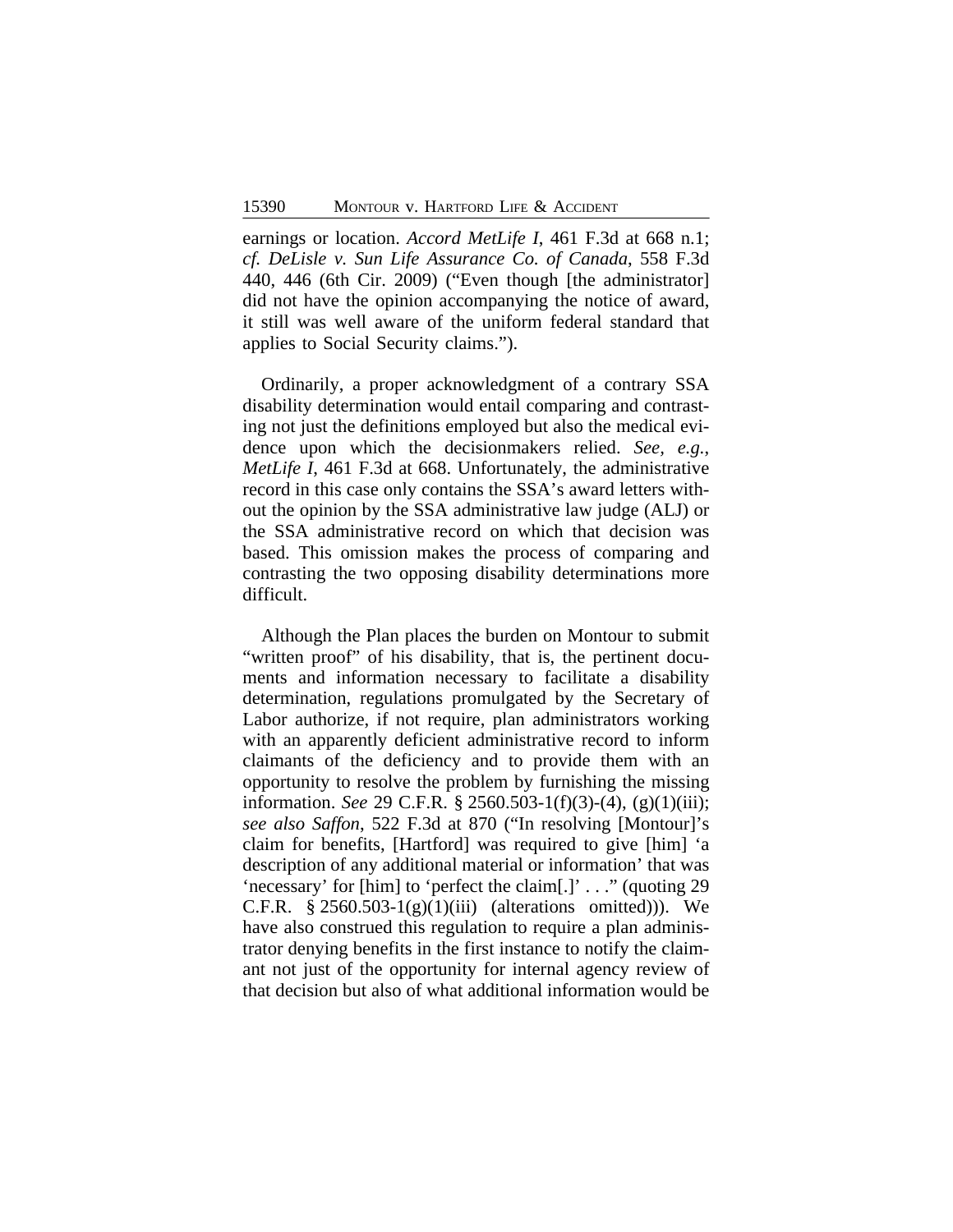necessary "to perfect the claim[.]" *Chuck v. Hewlett Packard Co.*, 455 F.3d 1026, 1032 (9th Cir. 2006).

Although the record reflects that Montour kept Hartford regularly apprised of his continuing disability status with the SSA, Hartford's initial decision in this case made no mention of the contrary SSA disability determination and did not advise Montour that further documentation, such as the ALJ's decision or the underlying administrative record, would facilitate Hartford's review. At the appeals stage, Hartford's sole acknowledgment was that the SSA's contrary determination was "a consideration and part of the totality of the evidence[,]" but it then continued with the statement that its decision "must be based on the weight of the evidence in this file . . . ."

To the extent this latter statement implies that the missing ALJ opinion and underlying record precluded Hartford from attributing much weight to the SSA's contrary determination, this information came too late. *See Chuck*, 455 F.3d at 1032; *Saffon*, 522 F.3d at 871 ("Insofar as [Hartford] believed that" additional documentation establishing the reasoning and evidence underlying the SSA's disability determination "was necessary for it to evaluate [Montour]'s claim," it should have said so "at a time when [Montour] had a fair chance to present evidence on this point."); *see also* 29 C.F.R. § 2560.503-  $1(h)(2)(iv)$  (requiring plan administrators to consider documentation submitted by a claimant at the appeal stage). Montour does not challenge the reasonableness of Hartford's claims procedures on appeal. *See* 29 C.F.R. § 2560.503- 1(h)(2), (l). Nevertheless, we explained in *Abatie* that "an administrator that adds, in its final decision, a new reason for denial, a maneuver that has the effect of insulating the rationale from review, contravenes the purpose of ERISA[,]" and "[t]his procedural violation must be weighed . . . in deciding whether [the administrator] abused its discretion." 458 F.3d at 974.